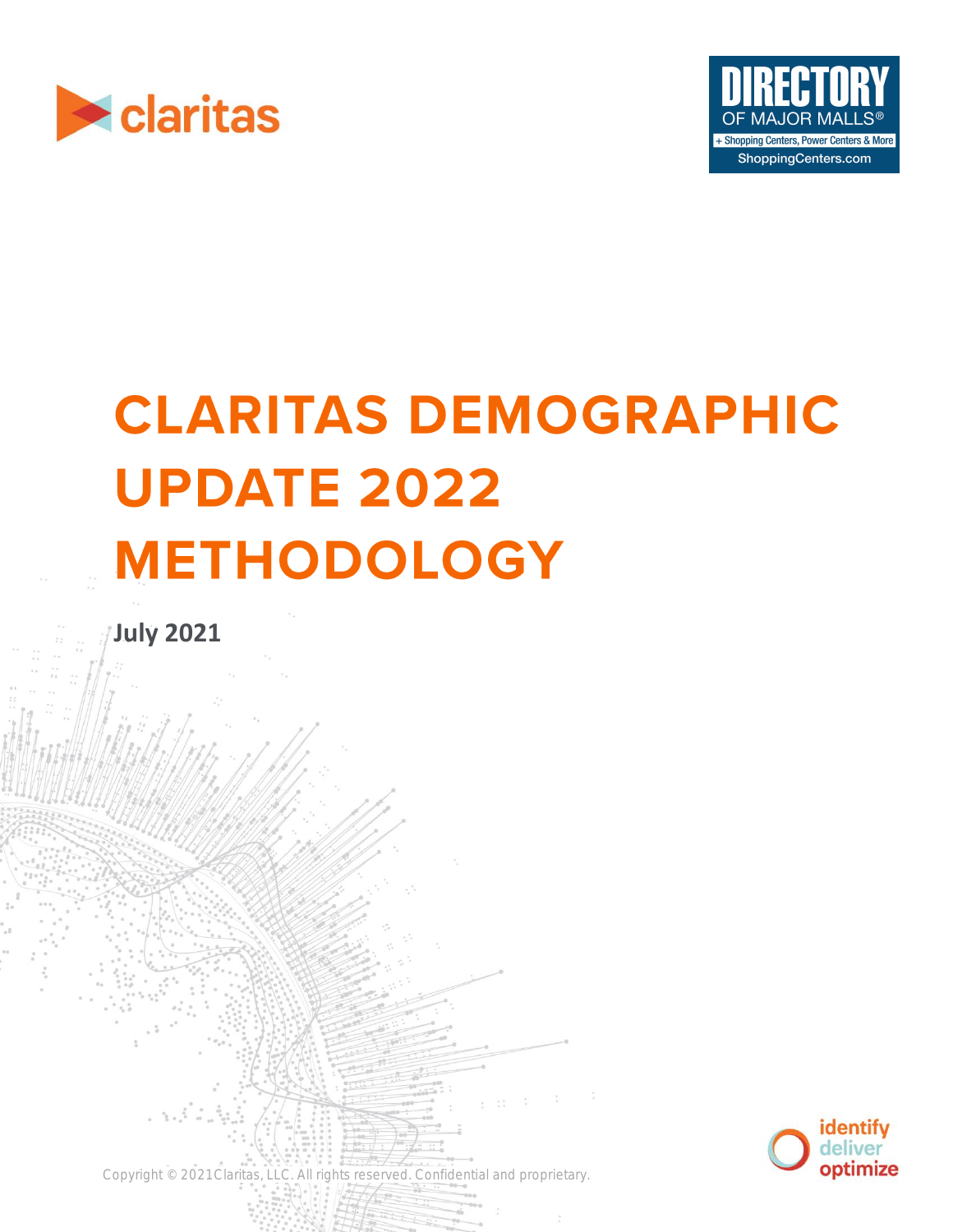# Claritas Demographic Update 2022 Methodology

# <span id="page-1-0"></span>**CONTENTS**

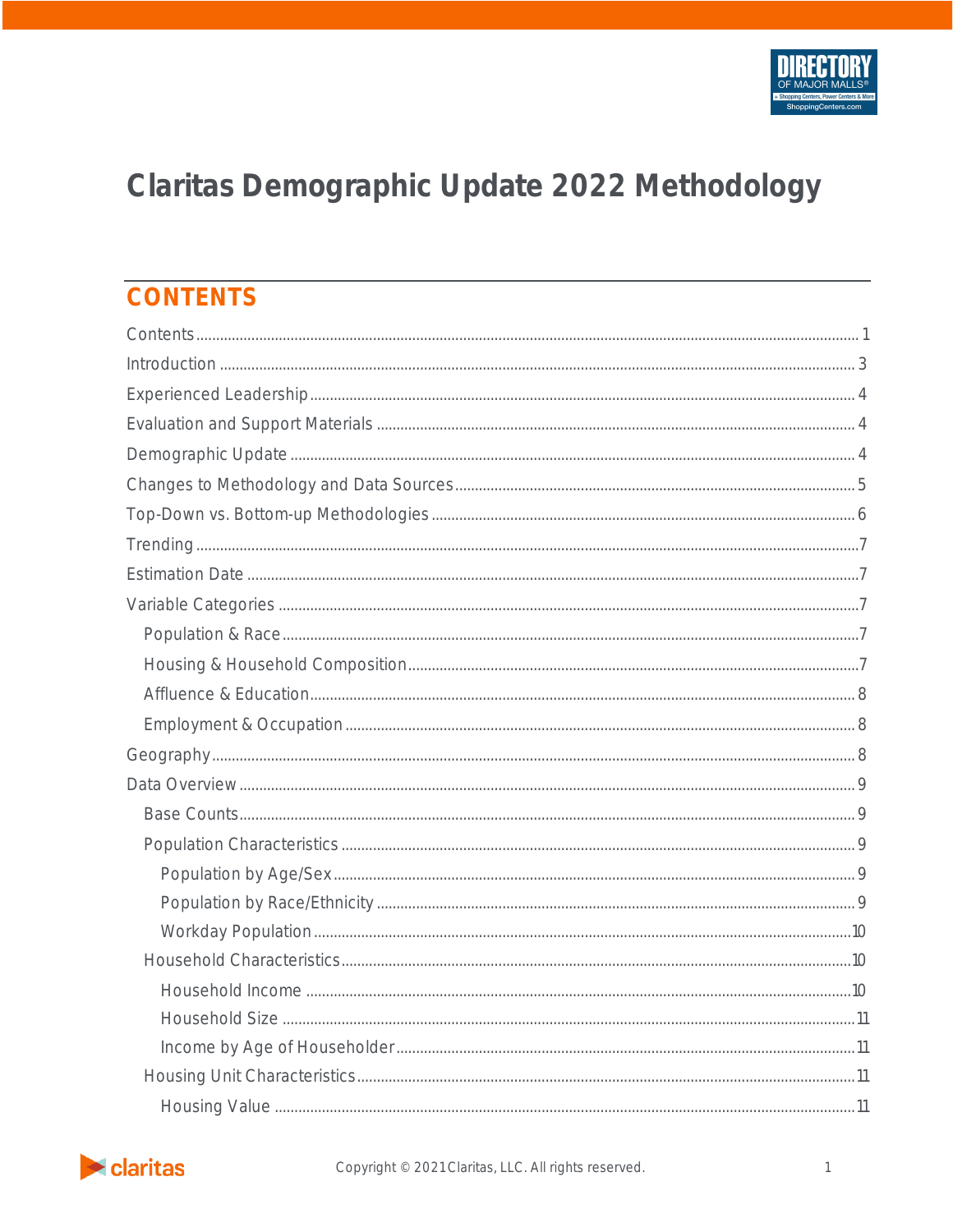

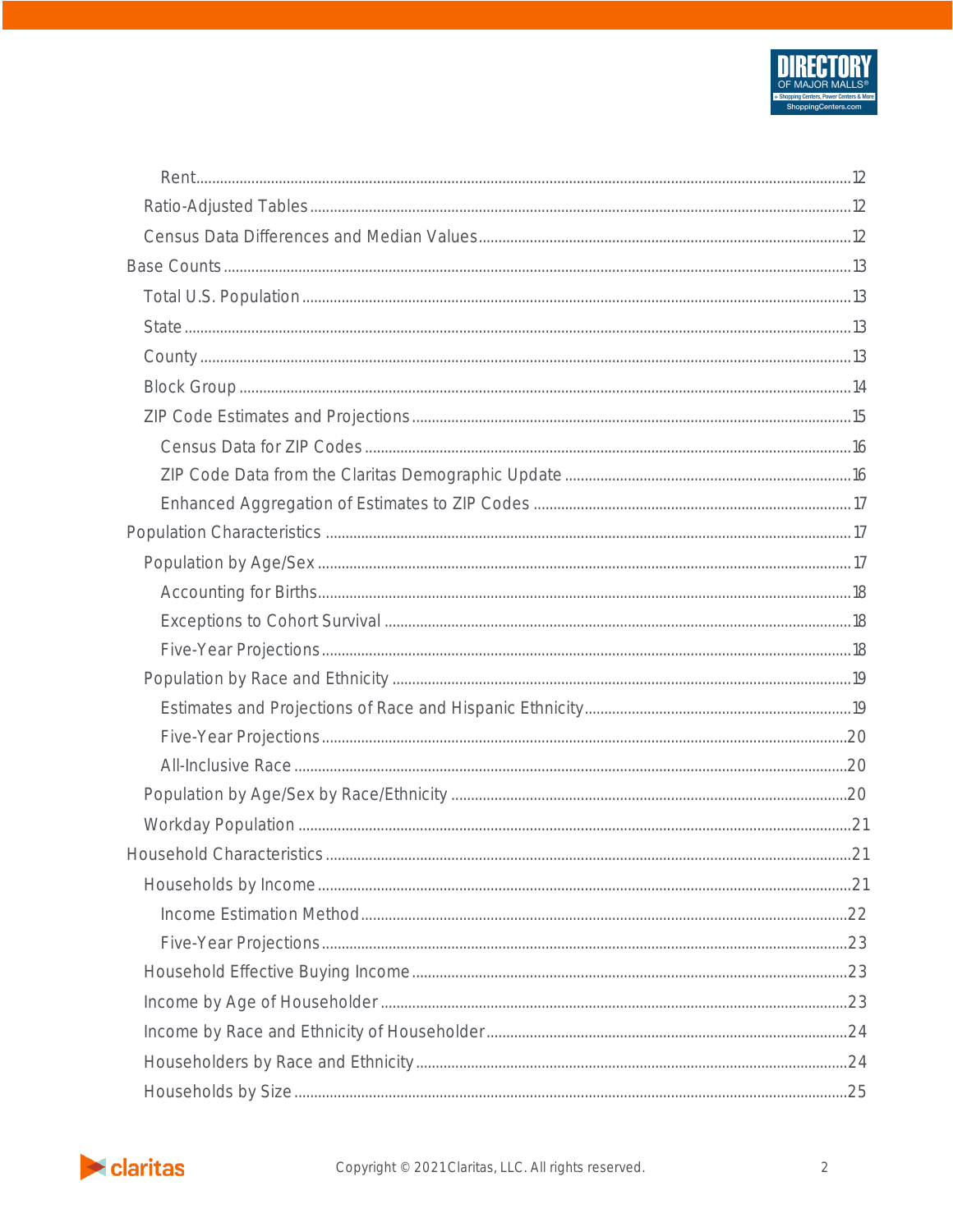

# <span id="page-3-0"></span>**INTRODUCTION**

This methodology document covers the 2022 Claritas Demographic Update. Claritas has a proven track record as an industry leader producing quality data and maintains this position by continually innovating and improving upon the methodology used for the annual demographic update. Claritas utilizes existing and new external data resources that can lead to increased value and is continually looking to the future and to changes that may impact the demographic estimation process. One example of this has been significant enhancements to our race, ethnicity, and ancestry estimates using various sources.

This document will outline the process for the development of the 2022 update. It includes household and population data covering more than 4,000 demographic variables from Census

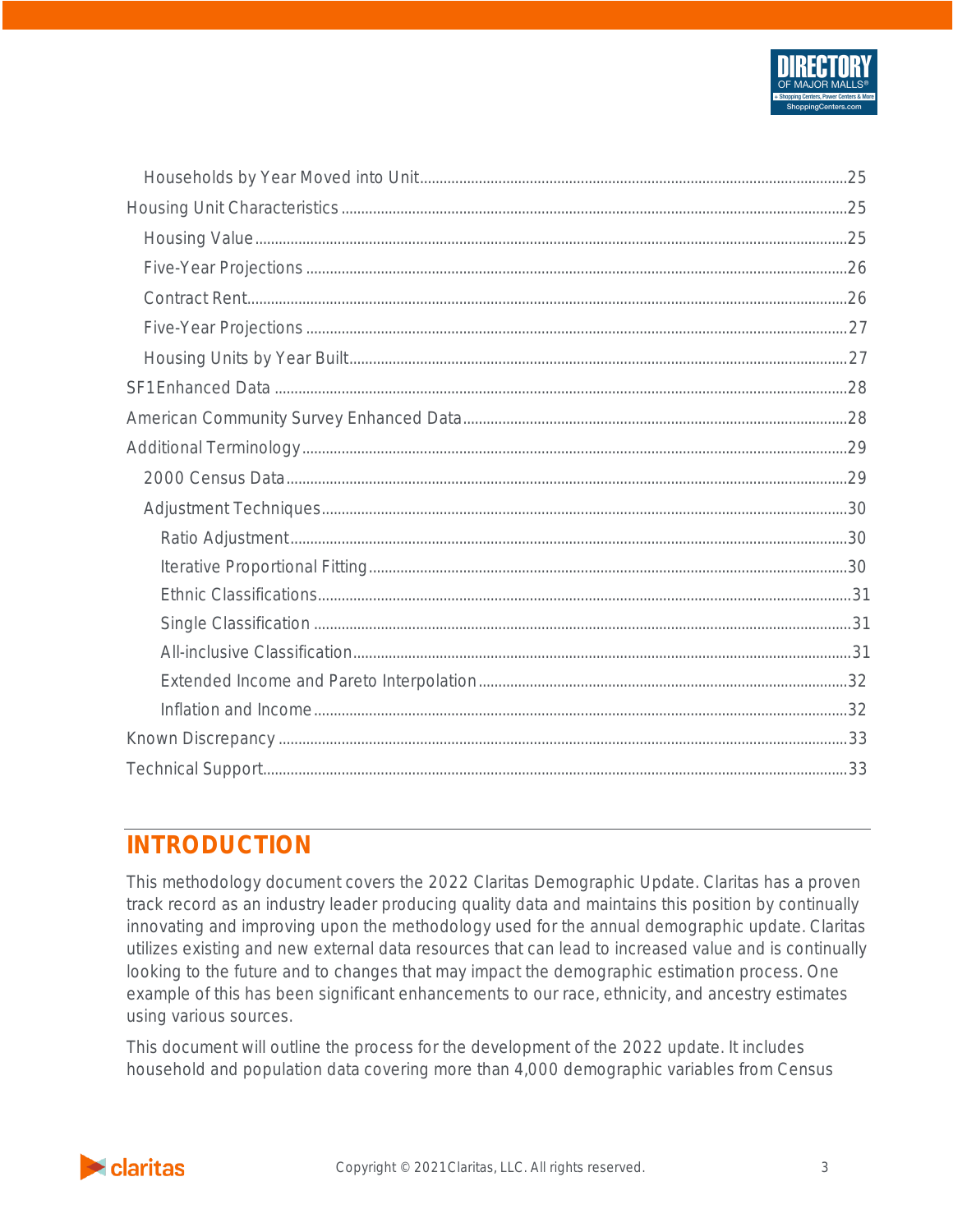

2000, Census 2010, and current year estimates and five-year projections based on the American Community Survey (ACS) and other sources.

# <span id="page-4-0"></span>**EXPERIENCED LEADERSHIP**

The Claritas Demographics team is headed by Sarah Burgoyne, from the graduate program in Applied Demography at Bowling Green State University. Sarah's experience with the Claritas Update builds on her leading role in demographic estimation for Nielsen Television Audience Measurement. Working with Sarah is Ken Hodges, with 39 years of experience in applied demography and the Claritas Demographic Update. Both Sarah and Ken are prominent in the field, with professional involvements including the following:

Sarah Burgoyne

- Board Member, Population Association of America Committee on Applied Demography
- Member, Association of Public Data Users
- Member, Population Association of America 2018 Conference Program Committee
- Member, Council of Professional Associations on Federal Statistics

Ken Hodges

- Board Member, Council of Professional Associations on Federal Statistics
- Member, Population Association of America Committee on Population Statistics
- Member, Census Data Products Redesign Group

# <span id="page-4-1"></span>**EVALUATION AND SUPPORT MATERIALS**

The Claritas Demographic Update is supported by extensive research and evaluation, with results often documented in professional papers. In addition to this methodology document, papers describing the following topics are available:

- What Do Margins of Error Tell Us About Small Area ACS Data?
- Sequential Years of ACS 1-Year Data as Replacement for ACS 3-Year Data
- Improving the Accuracy of Block Group Data from the American Community Survey
- ACS Multi-Year Estimates as Proxies for Point in Time Data
- Evaluation of 2010 Estimates Against 2010 Census Results
- Evaluation of Claritas Master Address File Counts Against 2010 Census Results

# <span id="page-4-2"></span>**DEMOGRAPHIC UPDATE**

The update is a shorthand term for the massive set of demographic estimates and projections produced for the Claritas Pop-Facts® products. Select data is also incorporated into American Marketscape DataStream<sup>"</sup> (AMDS). *Estimates* consist of data prepared for the current year and *projections* (sometimes called forecasts) prepared for dates five years in the future.

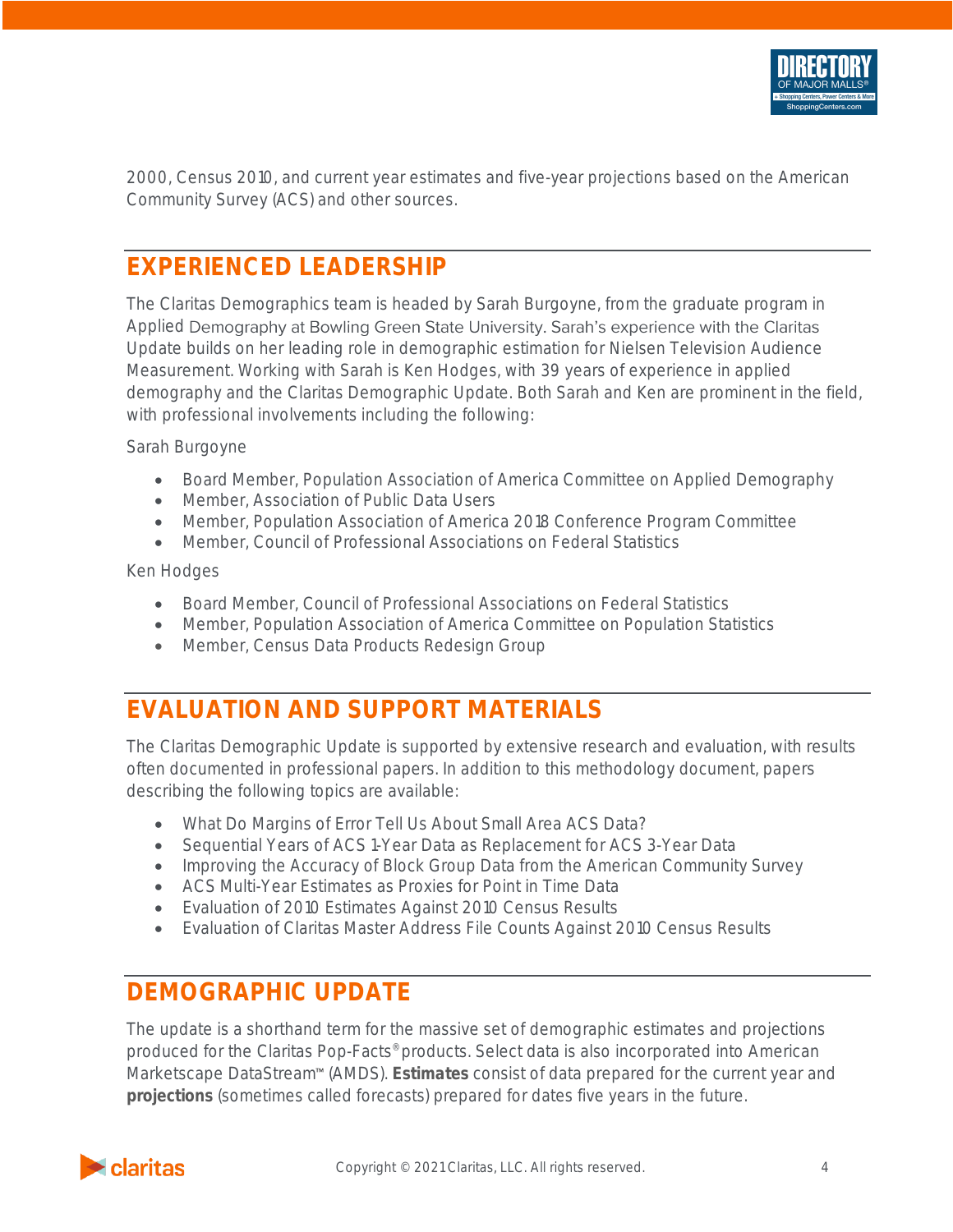

The update is brought up to date for many geographic levels including national, state, county, census tract and block group. Data is also available for commonly used areas such as metropolitan areas, cities/towns, ZIP Codes, Congressional Districts, and media areas such as Nielsen Designated Market Area (DMA) regions. Because it is produced for small areas, the update can be easily aggregated to custom geographic areas specified by the user.

The update begins with the estimation and projection of base counts, including total population, household population, group quarters population, households, family households, and housing units. Characteristics related to these base counts are then estimated. Population characteristics include age, sex, race, and Hispanic ethnicity. Households are estimated by age of householder and income. Owner-occupied housing units are estimated by value, and renter occupied units are estimated by contract rent.

# <span id="page-5-0"></span>**CHANGES TO METHODOLOGY AND DATA SOURCES**

Claritas is always exploring and testing ways to innovate and improve on estimation techniques, to adapt to a changing demographic landscape and to take advantage of new resources. In recent updates, the following changes were implemented:

- The Claritas Demographic Update continues to implement new ACS data as available from the U.S. Census Bureau. The 2022 update makes use of data from the 2019 releases of ACS data. Specifically, the update incorporates one-year ACS data for 2019 and five-year data for 2015-2019. Please note that because the 2019 ACS release is the most recent at the time of update, ACS items such as Employment Status and Means of Transportation to Work do not yet reflect potential pandemic related changes.
- For the 2022 vintage, we are also happy to announce the use of 2020 Census resident population from the 2020 Census apportionment counts to inform our total population estimates. These resident population counts are total population counts for each state and are the first data released from the 2020 Census, and the only 2020 Census data available at the time of publishing. We plan to incorporate additional 2020 Census data, including 2020 Census geographic rosters, into next year's 2023 vintage update.
- This year's update also uses 2020 Census Bureau County Population estimates as of July 1, 2020. These are the first estimates produced by the Census Bureau since the start of the COVID-19 pandemic which factor in information on related deaths from the National Center for Health Statistics (NCHS).
- The methodology for both Language Spoken at Home and Ancestry have been updated to eliminate dependence on 2000 Census data. Since our 2020 update, these categories had been using 2000 Census data for benchmarking purposes in order to get additional detail for the Claritas CultureCode Supplement to Pop-Facts and AMDS Products. The Census Bureau stopped asking about language on the decennial Census in 2010, and, while respondents can report their ancestry, that data is not published. Therefore, since we will not be getting data on these categories from the 2020 Census, we felt it was important to move away from the 2000 data. Additionally, due to privacy concerns, the Census Bureau is only publishing ACS data for summarized language categories at small geography levels. This means that the CultureCode® Supplement and AMDS products will lose some detail in this category. Additional information is available in documentation for those specific

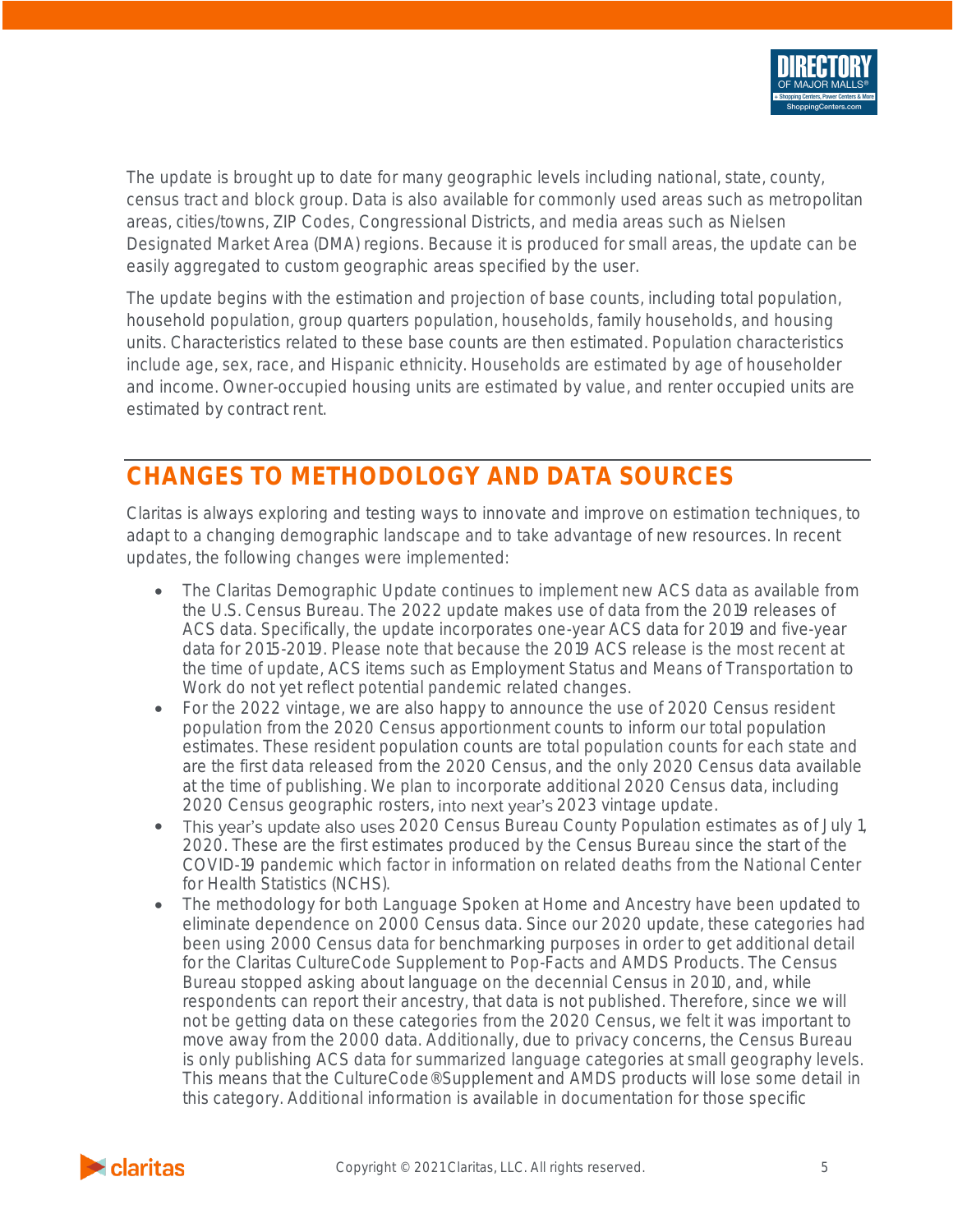

products. Pop-Facts Advanced has also incorporated minor name updates for two Language variables in accordance with moving to ACS as the primary source for this data. Additional information can be found in the documentation for that product. Users of all products should expect to see differences in counts as a result of these updates.

- Due to changes with the 2019 ACS, the Households with Unmarried Partners by Sex of Partner category previously available in our Pop-Facts Advanced current year estimates and five year projections has been replaced with a new category called Households by Type. Additional information is available in the documentation for that product.
- With this update, we have fixed the inconsistency between our Households by Tenure, Race, and Ethnicity and other Tenure categories by applying Iterative Proportional Fitting to ensure the race groups by owner and renter sum to totals for owner and renter. However, because ethnicity is a separate category from race, there are a small percentage of block groups and other small geographies where the number of Hispanic or White, Non-Hispanic owners or renters may slightly exceed the total number of owners or renters.
- Some adjustments have been made to the methodology for Effective Buying Income. Property tax information is no longer provided in the Current Population Survey (CPS), and we were unable to find a viable alternative source, so the methodology was adjusted to account for this change. Additionally, while the methodology was being reviewed, we decided to improve our definition of after-tax income to deduct Federal Income Tax Liability and State Income Tax Liability, after all credits are taken. Prior to this change we had been using the "before all credits" versions of Federal and State Income Tax Liability. "After all credits" is the preferred definition to use as those tax credits can add to a household's disposable income.

# <span id="page-6-0"></span>**TOP-DOWN VS. BOTTOM-UP METHODOLOGIES**

Over the years, some descriptions of small-area estimation methods have emphasized a distinction between top-down and bottom-up methodologies. The distinction is overdone, as estimates produced with pure top-down or bottom-up methods are rare. A pure top-down method might produce estimates at the county level, and then distribute to tracts and block groups without reference to any post-census tract and block group data. This approach has obvious and severe limitations for small areas. On the other hand, a pure bottom-up method would use post-census block group data to produce estimates at that level, and then sum to all larger areas, without reference to independent estimates for larger areas such as cities, counties, and states. This approach has severe limitations for larger areas.

Claritas estimates combine the strengths of top-down and bottom-up methods. Post-census data for tracts and block groups drive the estimates at those levels, while post-census data for counties and states drive the estimates at those levels. The small area estimates are then adjusted to conform with the independent estimates for larger areas. This approach is designed to achieve maximum accuracy at all levels. Thus, it cannot be described as either top-down or bottom-up.

In a bottom-up approach, Claritas identifies growth trends using small area data sources such as USPS, new construction data, and the Claritas Master Address File (MAF). The MAF contains over 128 million occupied unit records and is informed by various household level sources such as Epsilon<sup>™</sup>, Valassis™, and Data Axle, Inc.

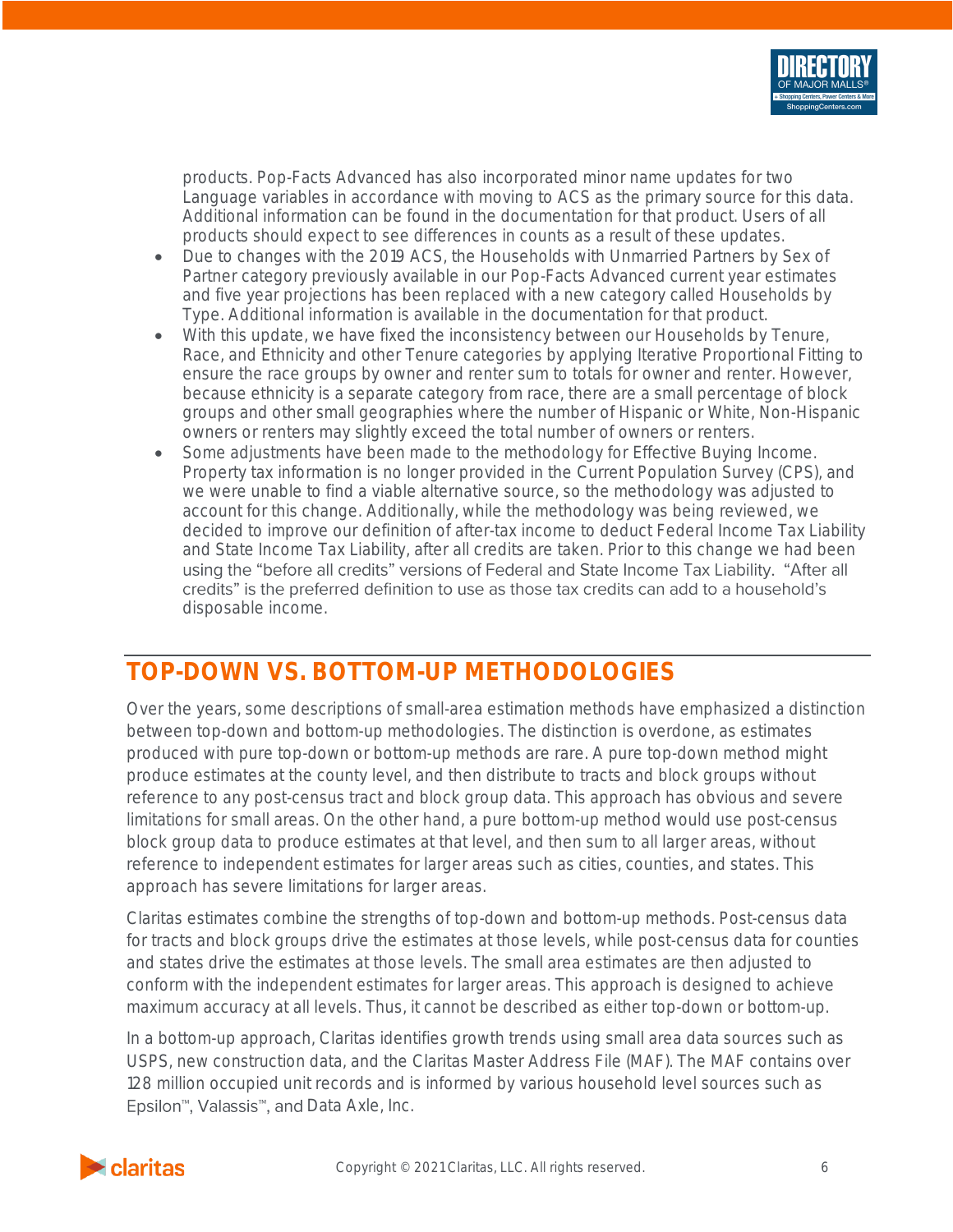

Once the trends have been identified and estimates have been generated at the block group level, a top-down approach is taken in applying controls that will prevent the generation of unrealistic estimates at larger geographic levels such as county or state. Claritas utilizes county level data provided annually by the Census Bureau and other federal agencies as control totals for the small area estimates.

# <span id="page-7-0"></span>**TRENDING**

To take full advantage of methodological refinements and new data resources, each set of updates begins not with the previous year's estimates, but with data from the most recent decennial census or ACS. For this reason, the difference between estimates for consecutive years is not an estimate of change from one year to the next. Change is estimated with reference to the previous census numbers – either from the decennial census or the ACS. It is not recommended to trend current year estimates from one year to the next. Changes in data values could be caused by differing methodologies, new data sources, and/or true change in data values.

# <span id="page-7-1"></span>**ESTIMATION DATE**

<span id="page-7-2"></span>The target date for estimates and projections is January 1 of the relevant year.

# **VARIABLE CATEGORIES**

The Claritas Demographic Update includes the categories and data items listed in the sections below.

<span id="page-7-3"></span>**Population & Race**

- Base Count Population, Households, Housing Units, Families, Group Quarters
- Workday Population
- Population by Age, Sex, Race, Ethnicity
- Population by Ancestry/Origin
- Population by Language Spoken
- Population by Marital Status
- Means and Medians

### <span id="page-7-4"></span>**Housing & Household Composition**

- Households by Age, Race, Ethnicity, and Tenure
- Owner Occupied Housing Units by Value
- Renter Occupied Housing Units by Rent
- Households by Size (number of persons) and Presence of Children
- Households by Type

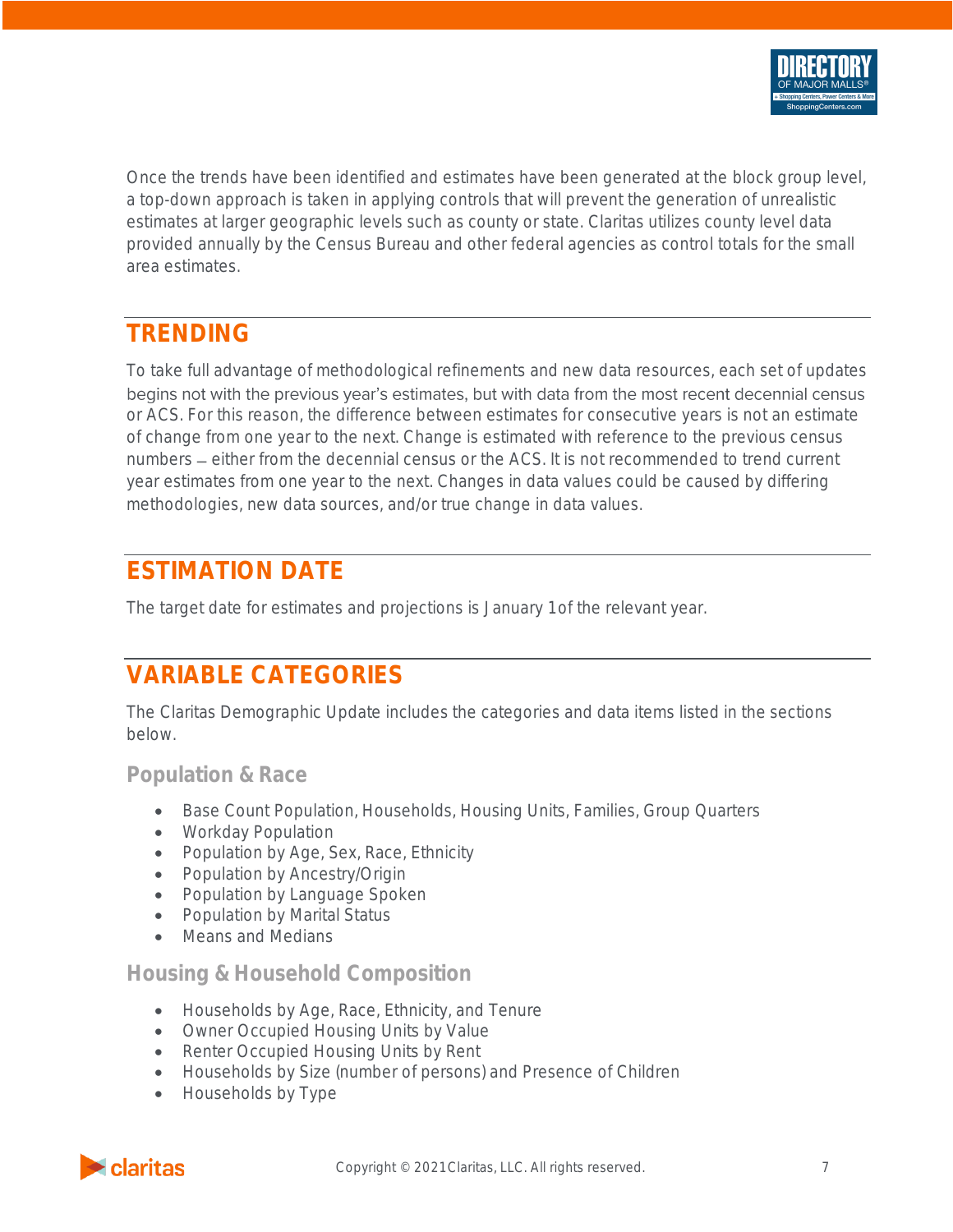

- Housing Units by Year Built
- Housing Units by Number of Units
- Households by Year Householder Moved In
- Households by Vehicles Available
- Housing Units by Vacancy Status
- Means and Medians

### <span id="page-8-0"></span>**Affluence & Education**

- Households by Income, Age, Race and Ethnicity of Householder
- Effective Buying Income (EBI)
- Families by Poverty Status
- Population Educational Attainment by Sex and Ethnicity
- Population by Level of School Enrollment
- Means and Medians

### <span id="page-8-1"></span>**Employment & Occupation**

- Population by Employment Status and Sex
- Population by Transportation to Work
- Population by Travel Time to Work
- Population by Class of Worker
- Population by Industry and Occupation
- Means and Medians

# <span id="page-8-2"></span>**GEOGRAPHY**

The Claritas Demographic Update is prepared for a wide range of geographic areas, summarized below. For information about updates to geographies, please refer to the documentation for our 2022 Standard Boundaries, Cable Boundaries, or Telecommunications Boundaries.

| STANDARD MACRO<br><b>GEOGRAPHIES</b>                                                                                                                                                                                                                                                                        | STANDARD MICRO<br><b>GEOGRAPHIES</b>                                                                                                                                                                                   | INDUSTRY GEOGRAPHIES                                                                                                                                        |
|-------------------------------------------------------------------------------------------------------------------------------------------------------------------------------------------------------------------------------------------------------------------------------------------------------------|------------------------------------------------------------------------------------------------------------------------------------------------------------------------------------------------------------------------|-------------------------------------------------------------------------------------------------------------------------------------------------------------|
| Country* [1]<br>State $\frac{1}{51}$<br>County* [3K+]<br>Nielsen Designated Market Area (DMA)<br>$[200+]$<br>Combined Statistical Area (CSA) [100+]<br>Core-Based Statistical Area -<br>Metropolitan/Micropolitan (CBSA)<br>$[900+]$<br>Congressional District (CNG) [400+]<br>Three-Digit ZIP (TDZ) [800+] | Place $[29K+]$<br>Tract* [72K+]<br>Block Group* [217K+]<br>Block* [10M+] (small subset of<br>demographics)<br>ZIP Code [30K+]<br>Minor Civil Division (MCD)<br>Includes Census Civil Divisions<br>$(CCD)^{*}$ ] [35K+] | Cable $[5K+]$<br>Wire Centers [18K+]<br>Major & Basic Trading Area<br>Wireless (MTA & BTA) [500 +]<br>Metro/Rural Service Area for<br>Wireless (RSA) [700+] |

\* Decennial Census geographies; still 2010 based

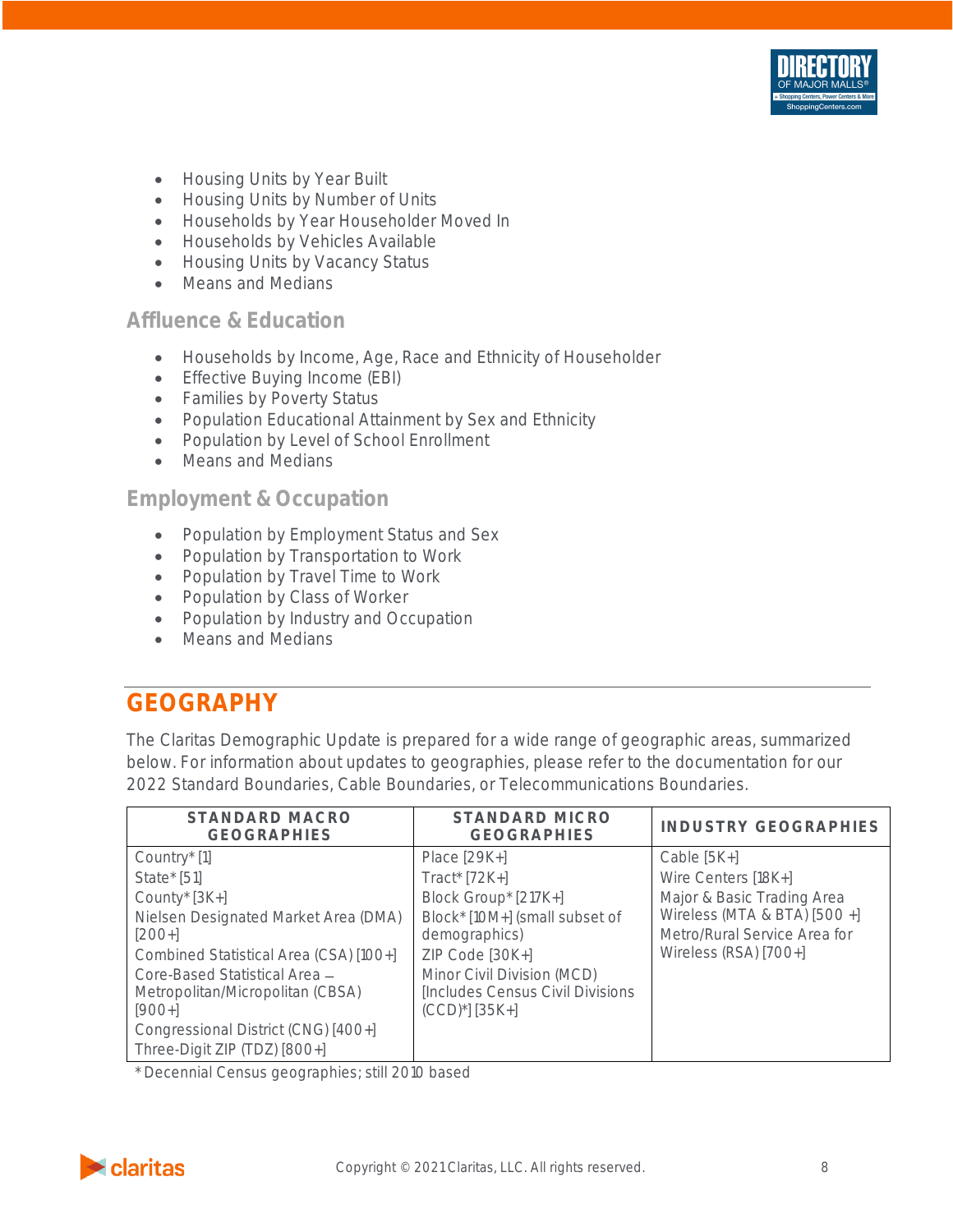

# <span id="page-9-0"></span>**DATA OVERVIEW**

### <span id="page-9-1"></span>**Base Counts**

Base counts are the basic totals for population, households, family households, group quarters population, and housing units. At the national, state and county geography levels, base count updates are based on estimates from the Census Bureau. At the block group level, base count information is based on sources including trends in United States Postal Service (USPS) deliverable address counts, Claritas Master Address File counts, and Valassis new housing unit counts.

# <span id="page-9-2"></span>**Population Characteristics**

Population is estimated for the following demographic characteristics:

- Age
- Sex
- Race
- Hispanic ethnicity
- Age by Sex by Race by Hispanic ethnicity

#### <span id="page-9-3"></span>**Population by Age/Sex**

Age/sex distribution is estimated using a modified cohort survival method, which ages population based on age/sex specific survival probabilities and estimates births over the estimation period. Group quarters and other populations that do not age in place are not aged. The method is applied first for counties, estimating forward from the Census Bureau's most recent estimates of population by age/sex at that level. Following the completion of the county age/sex estimates, block group age/sex estimates were produced and controlled to the county estimates.

#### <span id="page-9-4"></span>**Population by Race/Ethnicity**

Race by Hispanic ethnicity is estimated for 14 categories reflecting single classification race. Beginning with the 2020 update, a national total for Hispanic ethnicity was established as the first step in the process. National estimates start with the Census Bureau's July 2019 Population Estimate and apply a proportional acceleration of growth from July 2019 to January 2022 to national totals. The proportional acceleration of growth is based on a moderation of the largest single year of annual growth between Census 2000 and 2010. The moderation rate was determined using the rebound in ACS immigration levels and other government data. Adjustments were then made to account for reduced immigration in 2020 due to the COVID-19 pandemic. Finally, one additional adjustment was made to reflect the likely net increase in the 2020 Census Hispanic count due to changing identity/response from not-Hispanic to Hispanic between Census 2010 and Census 2020. Research published by the Census Bureau demonstrates this "fourth component" of demographic change based on changes in individual responses between the 2000 and 2010 Census. A significant net increase in the 2010 Hispanic count was observed based on individuals changing from a response of "not-Hispanic" in 2000 to "Hispanic" in 2010. We applied similar changes to the 2021 Hispanic estimate based on this "fourth component" of demographic

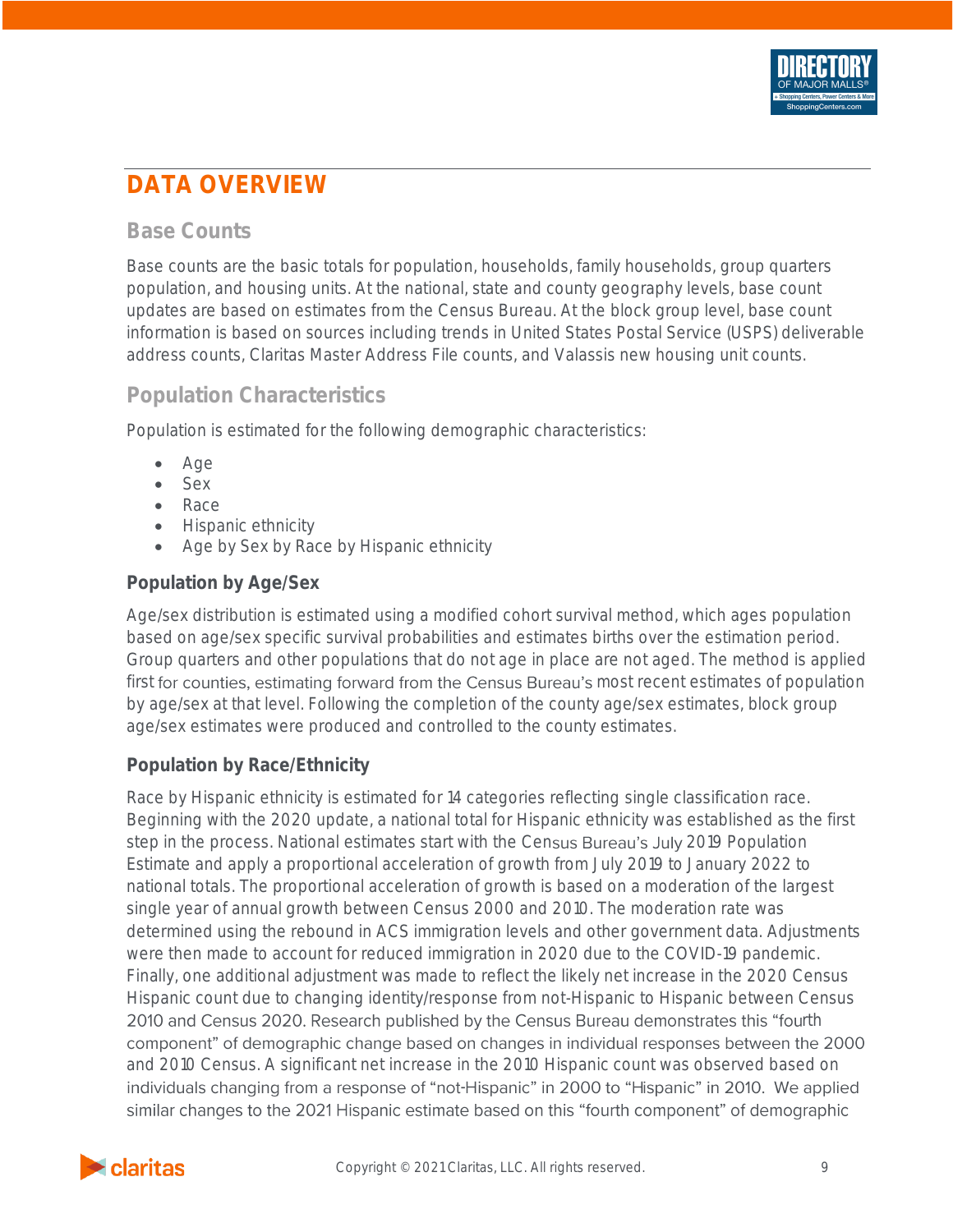

change. Estimates are produced next for counties, building from the Census Bureau's most recent estimates of population by race and ethnicity at that level. Block group estimates of race/ethnicity then are produced based on 2000-2010 census trends, identified through the Claritas conversion of 2000 census race/Hispanic counts to the block groups defined for the 2010 census. The resulting estimates of Hispanic and Asian population are modified for selected areas where surname matches against consumer databases suggest greater increases since the census; this includes using the DirecTarget® system which uses both first names and surnames to identify an individual's origins (e.g., Colombian, French, Japanese, Russian, etc.).

#### <span id="page-10-0"></span>**Workday Population**

Workday population computations for an area start with the daytime population formula from the Census Bureau, which takes the residential population count for an area, adds the number of workers commuting into the area, and finally subtracts the number of workers living in the area that commute to another area. This workday population estimate is then adjusted to account for institutional group quarters population that typically does not participate in the local economy by shopping at nearby businesses or eating at local restaurants.

### <span id="page-10-1"></span>**Household Characteristics**

Households are estimated for the following characteristics:

- Household income
- Household size
- Age of householder
- Race and ethnicity
- Year householder moved into unit
- Household Income by age of householder

#### <span id="page-10-2"></span>**Household Income**

Income estimates and projections reflect the census/ACS money income definition and are produced for current dollar values. Rates of change in median income are estimated first, and then ACS income distributions are advanced to reflect the estimated rate of change. Median income targets at the national level are based on income estimates from the ACS and the Census Bureau's Current Population Survey. Income estimates at the county level reflect income change indicated by the Bureau of Economic Analysis (BEA) income estimates, Internal Revenue Service (IRS) income statistics supplied by Powerlytics and summarized to county level by Claritas, and ACS income estimates.

Income change at the block group level is estimated based on recent trends in income reported on IRS tax returns and supplied by Powerlytics, combined with recent changes in median income in the ACS, and with reference to income change at the county level.

Distributions of ACS income are advanced to the estimated and projected target dates through a process that estimates the movement of households from one income category to the next based

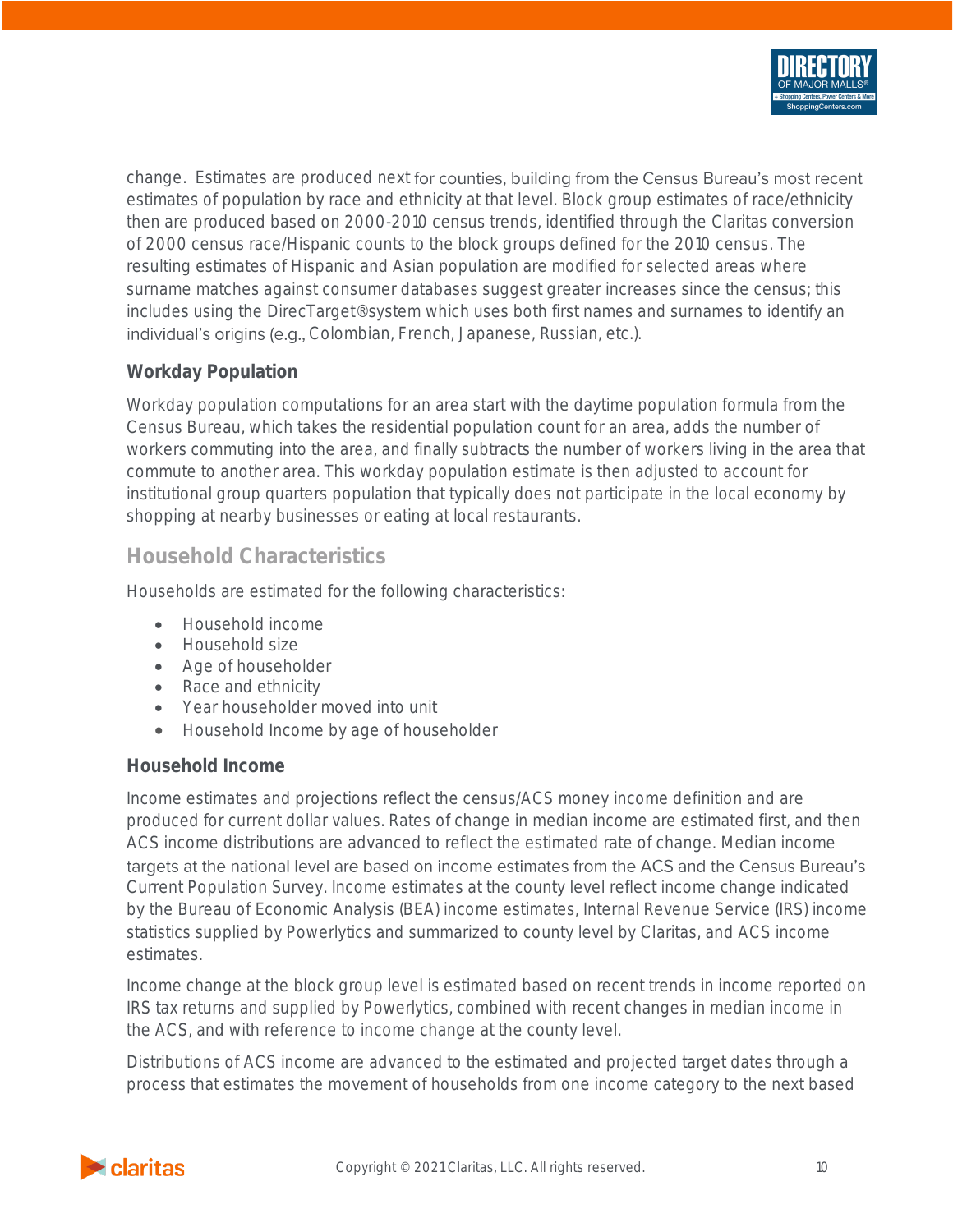

#### <span id="page-11-0"></span>**Household Size**

The distribution of households by size starts with Census 2010 distributions and advances them to current year based on estimated change in persons per household (average household size). Iterative Proportional Fitting (IPF) is then used to provide consistency with previously estimated household totals and average household size. For more information about IPF, see the "Additional Terminology" section.

#### <span id="page-11-1"></span>**Income by Age of Householder**

The income by age estimates are produced after those for population by age and households by income. The household by income estimates serve as totals for the income dimension, but persons by age estimates are converted to householders by age using headship rates reflecting Census 2010 householder by age data. The households by income and householders by age estimates serve as income and age row and column totals for the estimated income by age table. Cell values (specific income by age categories) are estimated through Iterative Proportional Fitting of recent ACS income by age data to the estimated income and age totals. This process yields income by age values that not only sum to the income and age estimates, but also preserve the statistical relationship between income and age for each area as measured by the ACS.

#### <span id="page-11-2"></span>**Housing Unit Characteristics**

Housing units are estimated for the following characteristics:

- Total number of owner-occupied and renter-occupied units
- Renter-occupied units by rent
- Value of owner-occupied units
- Year structure built

#### <span id="page-11-3"></span>**Housing Value**

Housing value is estimated for all owner-occupied housing units. As with income, the method begins with the estimation of a rate of change, which is then used to advance recent ACS distributions to current year and projection year.

At the national level, target rates of change in value are based on change in value estimated by the ACS, as well as change in the House Price Index from the Federal Housing Finance Agency (FHFA) and existing home sales and median sales price data from the National Association of Realtors (NAR).

At the metropolitan area level, the FHFA data is also combined with change in median sales price data from the NAR to estimate change. An additional data source contributing to estimated change at the county level is that containing the most recent estimates of median home value from the

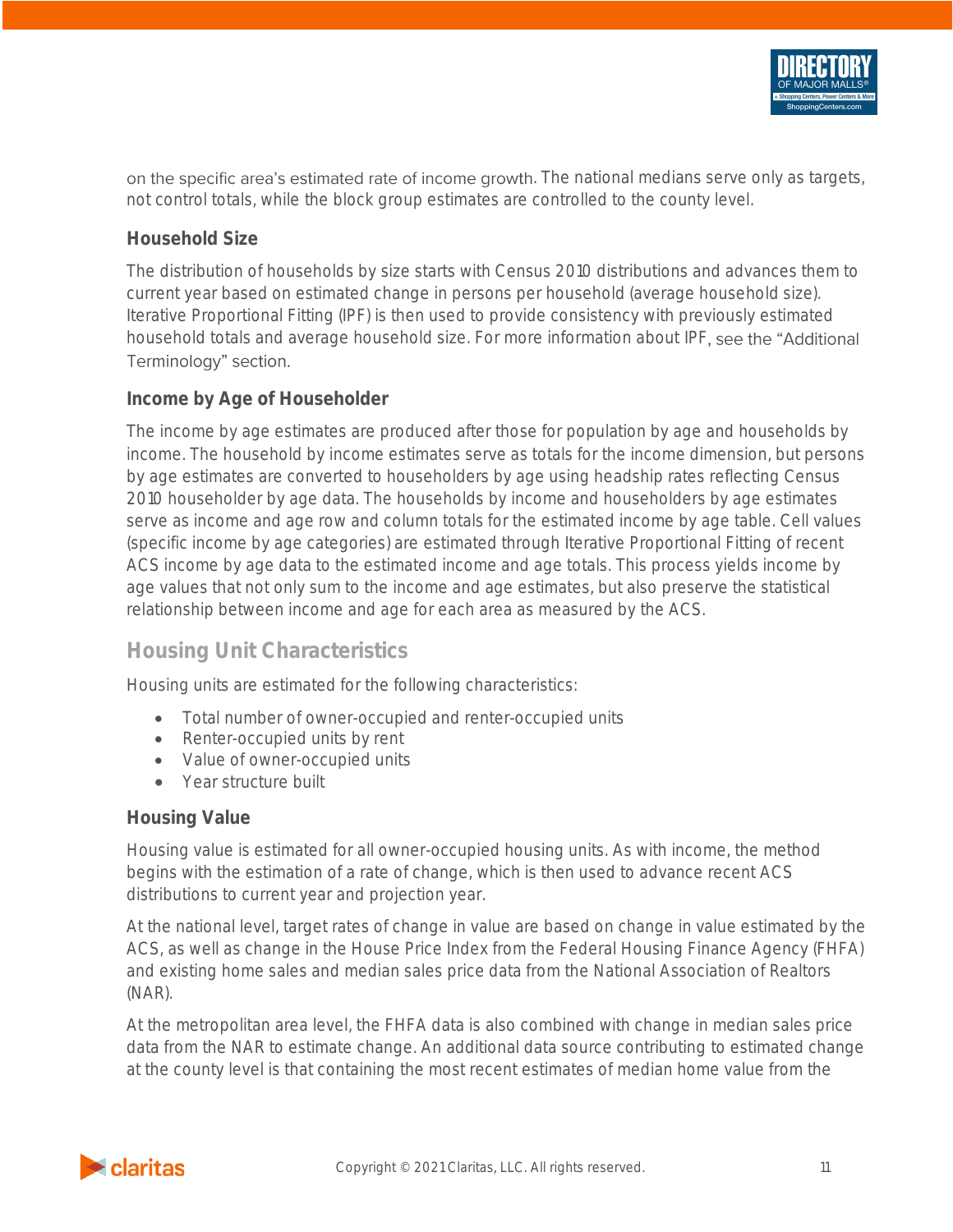

ACS. Block group rates of change are estimated based on recent trends in ACS median value estimates, with reference to rates of change at the county level.

As with income, estimated rates of change are used to advance recent ACS distributions to current year and the five-year projection date. The national medians serve only as targets (not control totals) for the county estimates, while the block group estimates are controlled to the county level.

#### <span id="page-12-0"></span>**Rent**

Contract rent is estimated for renter-occupied housing units. As with value, the method begins with the estimation of a rate of change, which is then used to advance recent ACS distributions to current year and projection year.

At the national level, target rates of change in rent are based on change in value estimated by the ACS. At the county level, rates of change are based on ACS trends combined with those from the Department of Housing and Urban Development's Fair Market Rent data series.

As with value, estimated rates of change are used to advance recent ACS distributions to current year and the five-year projection date. The national rates serve only as targets (not control totals) for the county estimates, while the block group estimates are controlled to the county level.

### <span id="page-12-1"></span>**Ratio-Adjusted Tables**

In addition to the demographic estimates and projections, past updates provided a series of detailed tables from the former Census long form that were ratio-adjusted to relevant current year totals. In recent updates, the formerly ratio-adjusted tables have been transitioned to build from five-year ACS data, and are controlled to ACS data for larger counties, as available.

### <span id="page-12-2"></span>**Census Data Differences and Median Values**

There are some instances where users may notice differences between the Claritas published census data and values as published by the U.S. Census Bureau.

For example, users may see differences in the Claritas published Census 2000 and Census 2010 data collections in two types of situations:

- Because it is not feasible for Claritas to calculate true median values, the Claritas Demographic Update makes use of calculations to estimate median values based on data summarized for categories or ranges of variables, such as income. Category detail can differ by product, so users also may notice differing median values between Claritas Demographic products.
- Differences also may be observed due to varied geographic definitions. For example, because the update is now prepared for 2010 census geography, the 2000 census base counts will not always match those published on 2000 census data products.

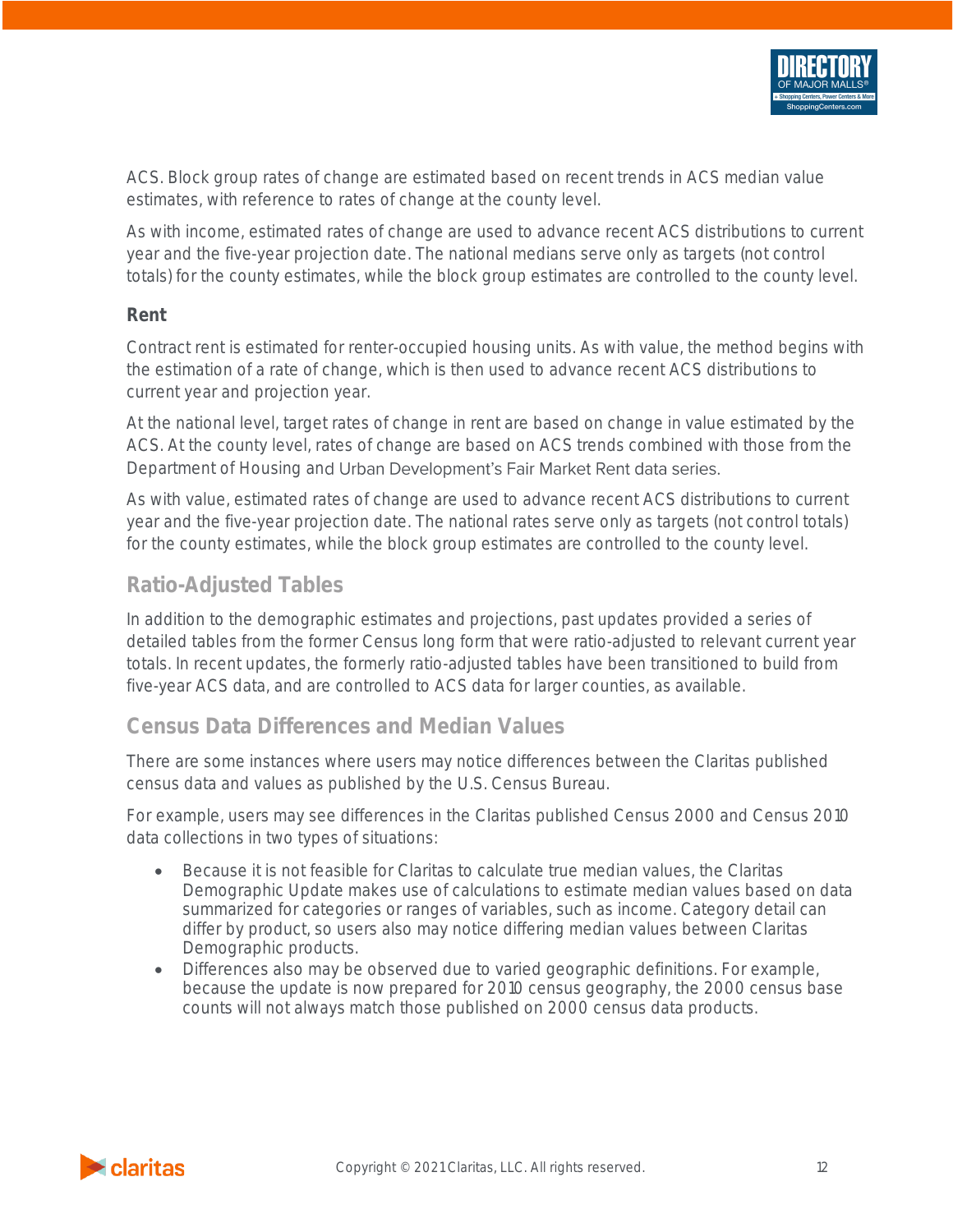# <span id="page-13-0"></span>**BASE COUNTS**

For this document, base counts include basic totals such as population, households (occupied housing units), family households (households with two or more related persons), group quarters population (persons in dormitories, military quarters, prisons, nursing homes, and other nonhousehold living arrangements), and housing units (a house, apartment, or group of rooms intended to serve as separate living quarters).

# <span id="page-13-1"></span>**Total U.S. Population**

Total U.S. population is estimated using Census Bureau estimates of total United States resident population (all persons residing in the United States, regardless of citizenship) and 2020 Census resident population from the 2020 Census apportionment counts. The 2022 estimate was a short projection beyond the Census Bureau's most recent post 2010 estimate (for July 2020) and 2020 Census resident population (for April 2020). Total group quarters population is estimated in a similar manner, based on the Census Bureau's recent estimates for group quarters population (in this case for July 2020).

Total estimated households are derived by subtracting the estimated group quarters population from the estimated total population to derive the total number of persons in households. This figure is then divided by the estimated average household size, or persons per household (PPH). Estimated average household size is based on change in PPH indicated by the Census Bureau's Current Population Survey and the ACS.

Five-year projections of the national base counts are produced by applying recent rates of change to the current year estimates described above. The Census Bureau produces national level projections of total population, but because they are produced infrequently, they serve only as a guideline for the population projections, not as control totals.

### <span id="page-13-2"></span>**State**

State population estimates are projections from the Census Bureau's most recent population estimates at the state level and 2020 Census resident population counts. (Census Bureau 2019 estimates were used for the 2021 update.) Household totals are estimated indirectly from the completed population estimates. Specifically, the Census Bureau's estimates of group quarters population are projected to 2022. This number is then subtracted from the estimated population to determine estimated household population. The result is divided by estimated average household size (based on intercensal trends) to determine estimated households.

# <span id="page-13-3"></span>**County**

County population estimates are based on the most recent Census Bureau county population estimates, in combination with county population estimates produced by selected states with reference to 2020 Census resident population counts for each state. The Census Bureau estimates (in this case for July 2020) lag 18 months behind the Claritas estimation date, so a series of long and short-term projections is produced for the target date (in this case, January 1, 2022). The mean

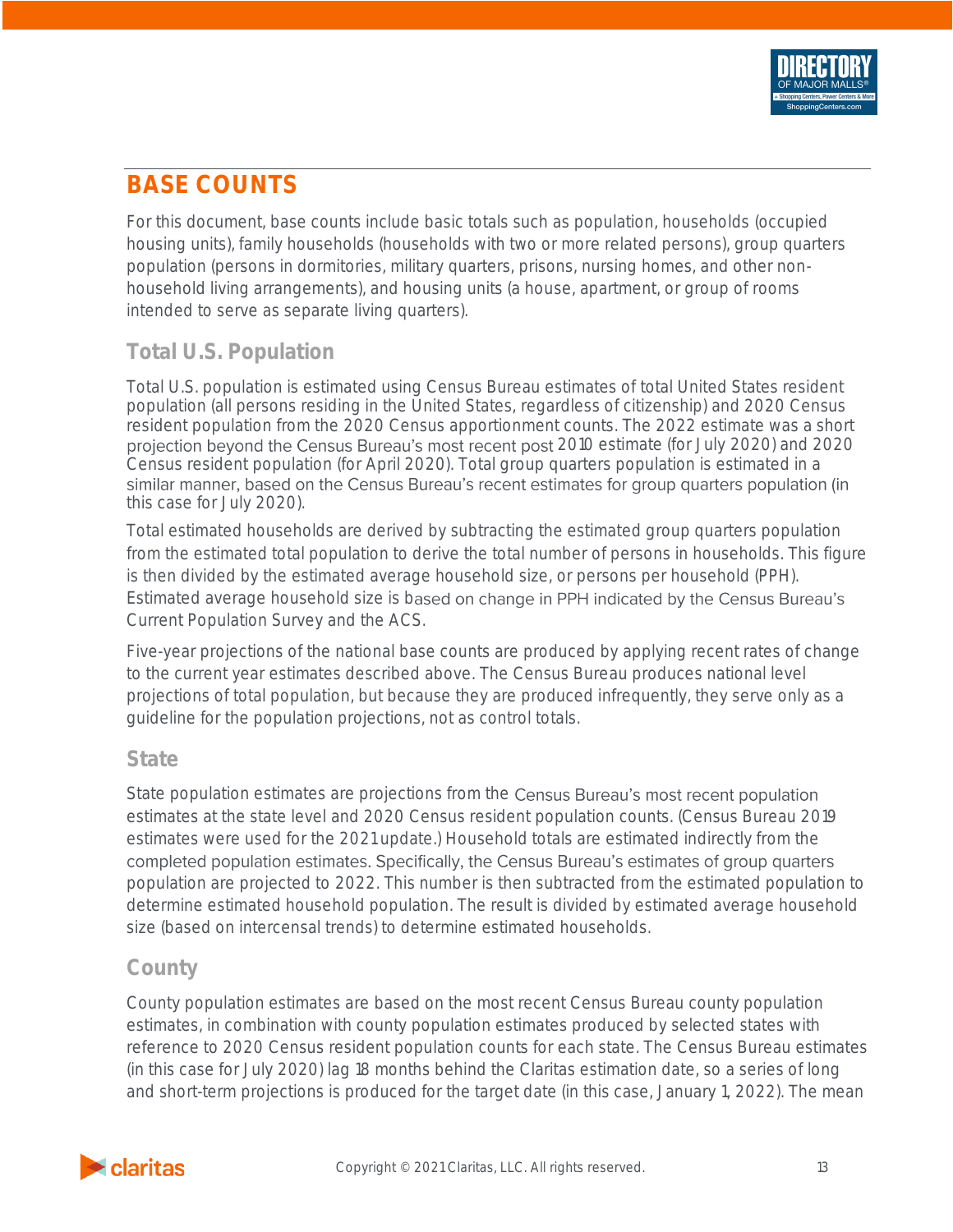

of these projections serves as the census-based county population estimate. Where state produced estimates are available and contributed to increased detail in the past, these estimates also are projected to current year and averaged with the census-based estimates. The resulting estimates are then adjusted to conform with the state population estimates described above.

Group quarters population is estimated similarly based on the Census Bureau's county estimates of population in group quarters (in this case, Census Bureau estimates for July 2020). Estimated group quarters population is subtracted from estimated total population to produce estimates of persons in households. Then estimates of total households are derived by dividing estimated persons in households by estimated persons per household (PPH). The 2022 estimates of PPH are a conservative projection of intercensal trends.

Projections of county base counts to 2027 were based on moderated rates of change from 2010 census to the 2022 estimates. Persons in households and persons in group quarters were projected first and summed to complete the projection of total population. The household projections were derived by dividing projected household population by projections of persons per household.

### <span id="page-14-0"></span>**Block Group**

The estimation of block group base counts starts with households, followed by the estimation of persons in households and persons in group quarters (which sum to total population). Housing units and family households are then derived from the estimates of total households.

The major data resources tracking change in households since the 2010 census are the following:

- Counts of active residential addresses from the U.S. Postal Service
- Counts from the Claritas Master Address File (MAF)
- Valassis counts of new housing units

Household estimates are the average of several alternatives. The first alternative, based on the 2000-2010 trend in total households, serves as a backup for areas where post-2010 data sources do not pass reliability checks. The other alternatives were based on change in USPS address counts, change in Claritas MAF counts and the Claritas MAF count totals. Evaluations of the 2010 estimates confirmed the ability of Claritas MAF counts to improve estimates in rapid change areas, so the MAF-based estimates were given additional weight in such areas – and served as the household estimate in selected areas, such as those where Valassis indicated rapid and recent growth. The preliminary household estimates were controlled to the county household estimates described above.

Next, household population was estimated as a weighted average of the 2000-2010 census trend and the 2010-2022 estimated rate of change in households. Group quarters population was similarly estimated for 2022 as the average of estimates based on 2000-2010 change and the rate of change in households. The household population and group quarters population estimates were controlled to the county level and summed to provide the final estimates of total population for 2022. In this method, persons per household (PPH) is a byproduct of the estimates of households and household population, so the values are checked relative to 2010 census values.

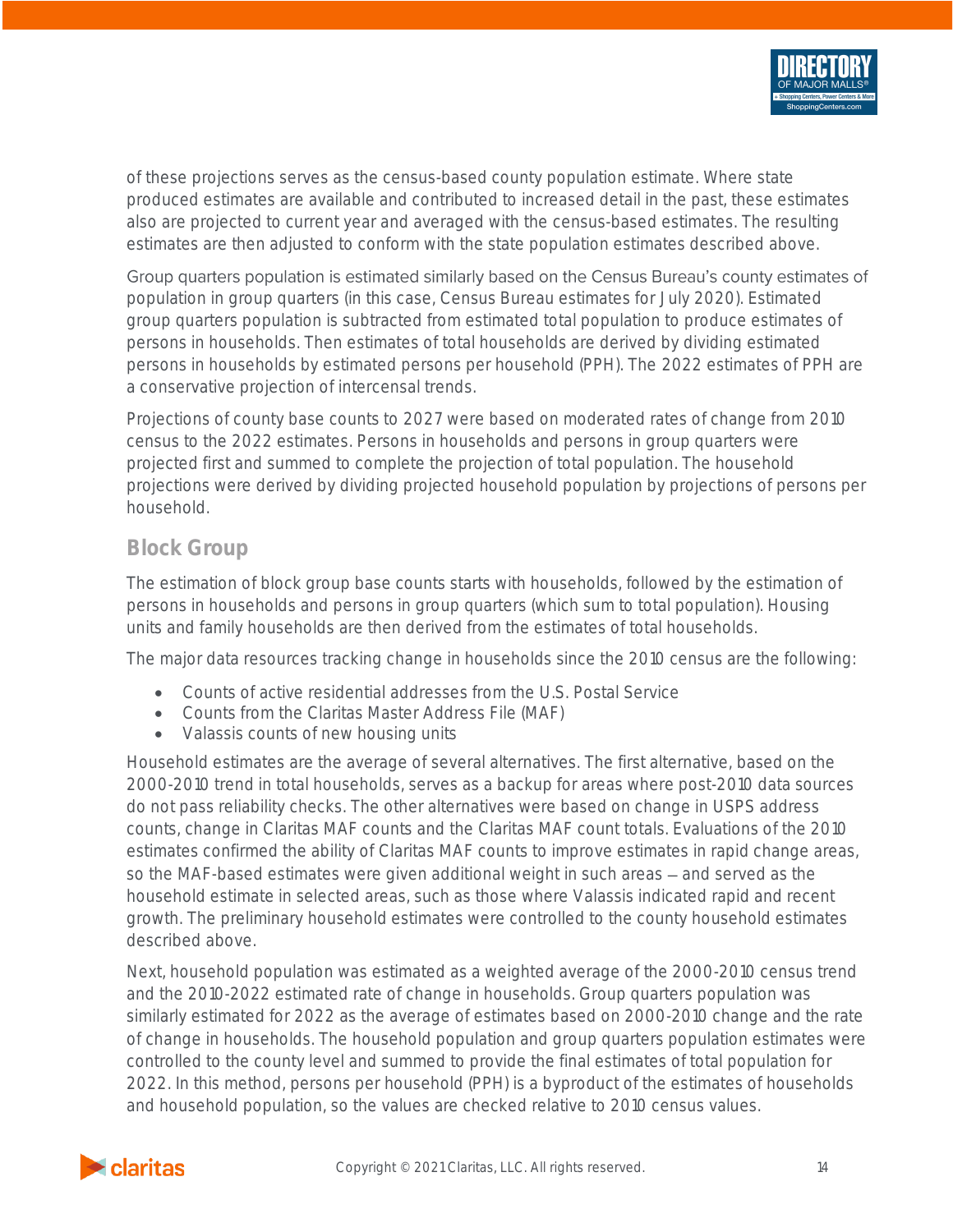

Estimates of housing units and family households were produced by applying 2010 census housing/household and family/household ratios to the 2022 estimates of total households. Adjustments were not made to the county housing and family household estimates, but the uncontrolled estimates were checked for consistency with independent estimates.

Estimates of housing units were produced by estimating the number of housing units gained or lost given the block group's estimated increase or decrease in total households. Total family households were estimated by applying the 2010 census family/household ratios to the 2022 estimates of total households. The block group estimates of housing units and family households were summed to higher geographic levels without control totals. However, because they were derived from household estimates that were subject to top-down controls, the housing and family estimates benefit indirectly from the control total process.

Five-year projections of block group base counts are produced as nonlinear projections from the 2010 census counts through the current year estimates. Rapid rates of growth and decline are moderated into the future to reflect the assumption that extreme rates of net migration are unlikely to be sustained over long periods of time. Household population and group quarters population are projected first and adjusted to the county control total projections. Projected household population and group quarters population are then summed to establish the projection of total population. PPH is projected to the five-year projection date based on a conservative projection of the 2010 to 2022 estimated change in PPH. Household projections are then derived as the projection of household population divided by PPH. Housing units were projected based on estimates of units gained or lost through household growth/decline, and family households were projected by applying 2010 census family/household ratios to the five-year projections of total households.

# <span id="page-15-0"></span>**ZIP Code Estimates and Projections**

Estimates and projections for ZIP Codes are aggregations of estimates already prepared for block groups. As such, there is not a distinct ZIP Code methodology. However, it is important to understand the process used to build ZIP Code estimates as well as the complications involved in analyzing ZIP Code data.

ZIP Code demographic data is widely used, but involves complications not encountered with other geographic areas. ZIP Codes are defined by the USPS for the delivery of mail, not for the presentation of data. They lack definitive boundaries and change frequently at the determination of postal officials. In addition, ZIP Codes do not conform to the boundaries of other geographies such as counties, cities, census tracts, or census blocks.

Further complicating the specification of ZIP Code demographics is the imperfect relationship between where people live and where they get their mail. Some people live in rural areas where there is no mail delivery and pick up their mail at a specified location such as a post office in a nearby town. The boundaries of such general delivery and P.O. Box ZIP Codes (there are about 9,000 of them) are not formally defined. Also, some urban residents elect to pick up some or all of their mail at a P.O. Box-perhaps near their place of work. They reside in one ZIP Code but receive

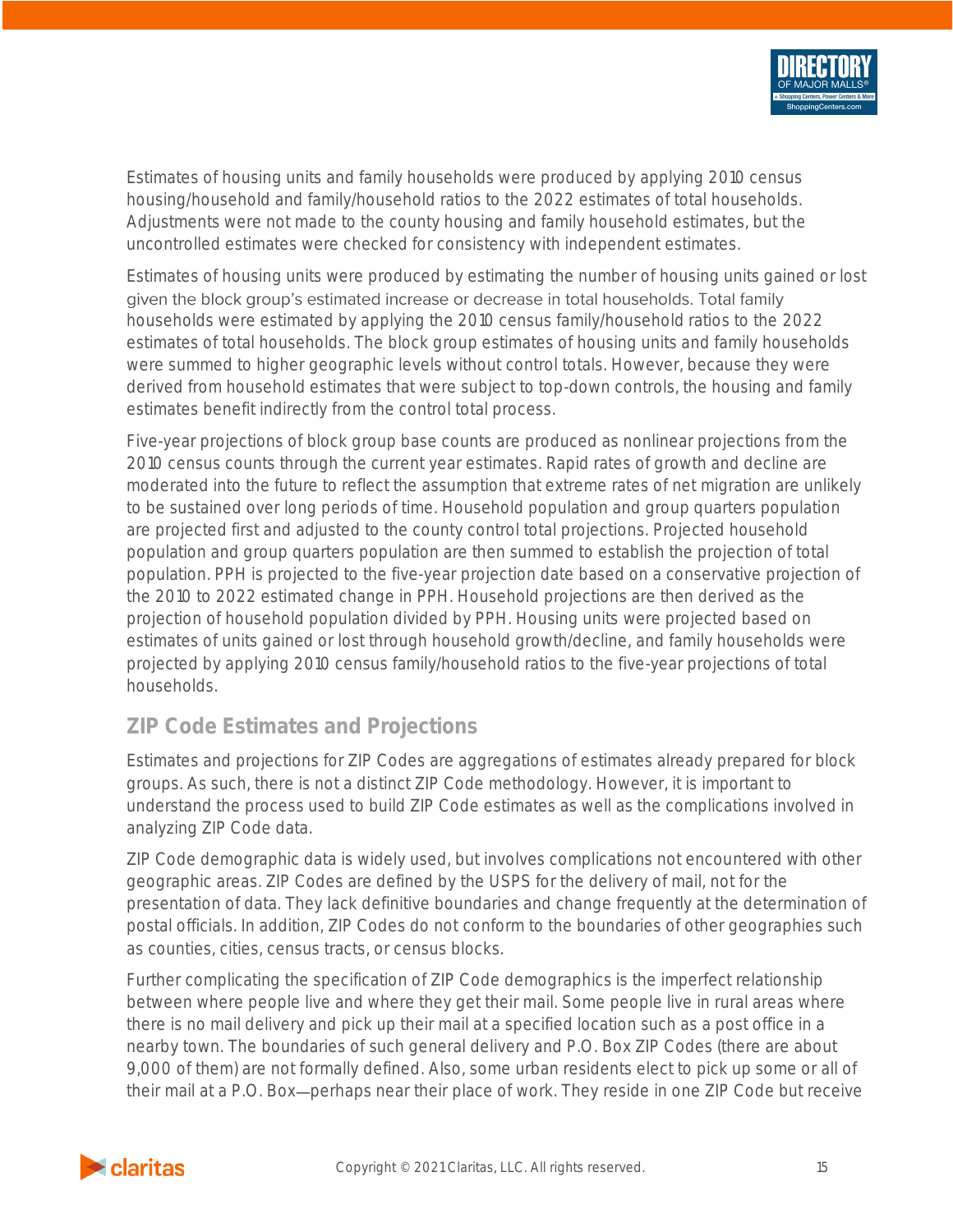

mail in another. Such ZIP Codes often consist exclusively of P.O. boxes at a post office in a nonresidential area. They have no definable boundaries, as the people receiving mail there may reside in neighborhoods scattered across a wide area.

#### <span id="page-16-0"></span>**Census Data for ZIP Codes**

Contrary to common belief, ZIP Codes have not been a standard geography for the reporting of census data. The Census Bureau did release 1980 and 1990 census ZIP Code products, but these products were non-standard and not widely used. Beginning with the 2000 census, the Census Bureau has provided data for what it calls ZIP Code tabulation areas (ZCTAs). ZCTAs approximate ZIP Code areas based on the allocation of whole census blocks. The Census Bureau points out that ZCTAs are not ZIP Codes, and users need to understand that ZCTA data does not constitute official ZIP Code estimates. Furthermore, because the Census Bureau updates ZCTA definitions only infrequently, these definitions often are out of date.

#### <span id="page-16-1"></span>**ZIP Code Data from the Claritas Demographic Update**

Claritas ZIP Code estimates and projections are aggregations of Claritas estimates for block groups. The process used is similar to that for retrieving data for circles and polygons. Census data, including estimates and projections, already exists for block groups, and is aggregated to the current roster of ZIP Codes reflecting current definitions. Data for all years (including Census 2000 and Census 2010) is aggregated the same way to maintain a consistent reference to current ZIP Code definitions.

All Claritas products provide spatial definition ZIP Code data. Spatial definition ZIP Codes are based on a block group to ZIP Code correspondence, which is updated one or more times each year. This correspondence is based on the location of block centroids (latitude/longitude points) within current ZIP Code boundaries estimated by TomTom®. If a block's centroid falls within a ZIP Code boundary, it is allocated to that ZIP Code. These block to ZIP Code allocations determine the block groups that are included in a given ZIP Code. For block groups allocated to more than one ZIP Code, percent inclusion factors determine the percent of the block group allocated to each ZIP Code. Inclusion factors are updated annually based on the most recent distribution of addresses on the Claritas Master Address File. For all spatial ZIP Codes, the resulting block group to ZIP Code relationship establishes a geographic definition that is used to aggregate block group data to current ZIP Codes.

Claritas products do not provide demographic data for rural P.O. Box or general delivery ZIP Codes. These ZIP Codes serve residents in rural areas where there is no mail delivery; residents pick up their mail at a central location such as a post office. Although included in the roster, these ZIP Codes have no clearly defined spatial dimension, and therefore, have no demographic data associated with them. Instead, the data for these ZIP Codes is included in the spatially defined ZIP Code (or multiple ZIP Codes) covering the area near the post office. These are sometimes known as parent ZIP Codes.

It is not unusual to find spatial definition ZIP Code data that appears to be discrepant with deliverable address counts. For example, spatial definition data might indicate no data for a rural

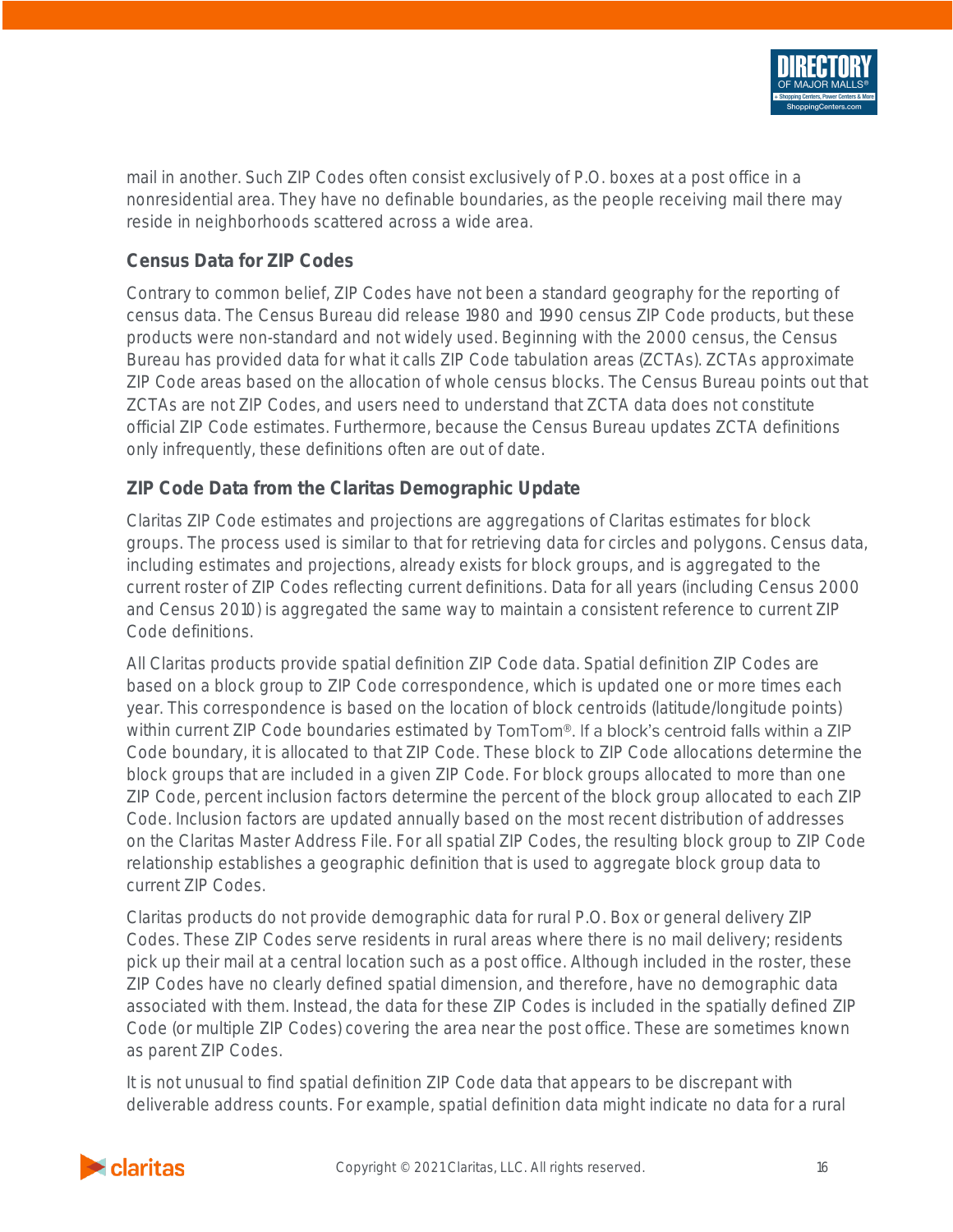

P.O. Box ZIP Code for which the post office reports 600 residential deliveries. Furthermore, spatial definition estimates for parent ZIP Codes are often higher than delivery counts since they also include the populations served by P.O. Box ZIP Codes.

#### <span id="page-17-0"></span>**Enhanced Aggregation of Estimates to ZIP Codes**

ZIP Code correspondence files, which define how block group data are aggregated to ZIP Codes, are highly accurate following a census, but they often need updating in areas where post-census population change has been substantial. When this happens, ZIP Code population growth can be underestimated even when the relevant block group estimates reflect the growth. For example, growth that should have been allocated to ZIP Code A might be allocated to adjacent ZIP Code B, thus underestimating growth in ZIP Code A. To guard against such estimation errors, Claritas updates block group-to-ZIP Code correspondence files to reflect estimated redistribution of population at the census block level. This enhanced aggregation provides more up-to-date factors by which to identify the percent of block group growth in ZIP Code A versus ZIP Code B.

**Note:** This enhancement did not involve a change to the estimation method, but rather to the process used to aggregate block group estimates to ZIP Codes. For a more detailed discussion of how ZIP Code estimates are built, please see the previous section "ZIP Code Estimates and Projections.

# <span id="page-17-1"></span>**POPULATION CHARACTERISTICS**

### <span id="page-17-2"></span>**Population by Age/Sex**

Population by age/sex composition is estimated and projected using cohort survival methods. Cohort survival is a major factor in changing age structures, and is driven by the reality that, for example, persons age 35 in 2010 who survive another five years, will be age 40 in 2015. Accordingly, a population with a large proportion of 35-year-olds in 2010 can expect to have large proportions of 40-year-olds in 2015. It is this process that has swelled the U.S. age structure at progressively older age categories as the baby boom generation (or birth cohort) has aged.

The Claritas cohort survival method is executed first at the county level, and then for block groups, with the block group estimates controlled to the county level results. To enhance consistency with Census Bureau estimates, the county estimates begin with the most recent Census Bureau county age/sex estimates. The 2022 county age/sex estimates were built from the Census Bureau's county age/sex estimates for July 2019, which were the most recent available at the time. Block group age/sex estimates start with age/sex distributions from the 2010 census.

At all levels, the method starts with five-year age/sex categories—separating persons in households from those in group quarters. Where census data do not provide full age/sex detail for household versus group quarters populations, Claritas estimates the detail required to execute the cohort survival method.

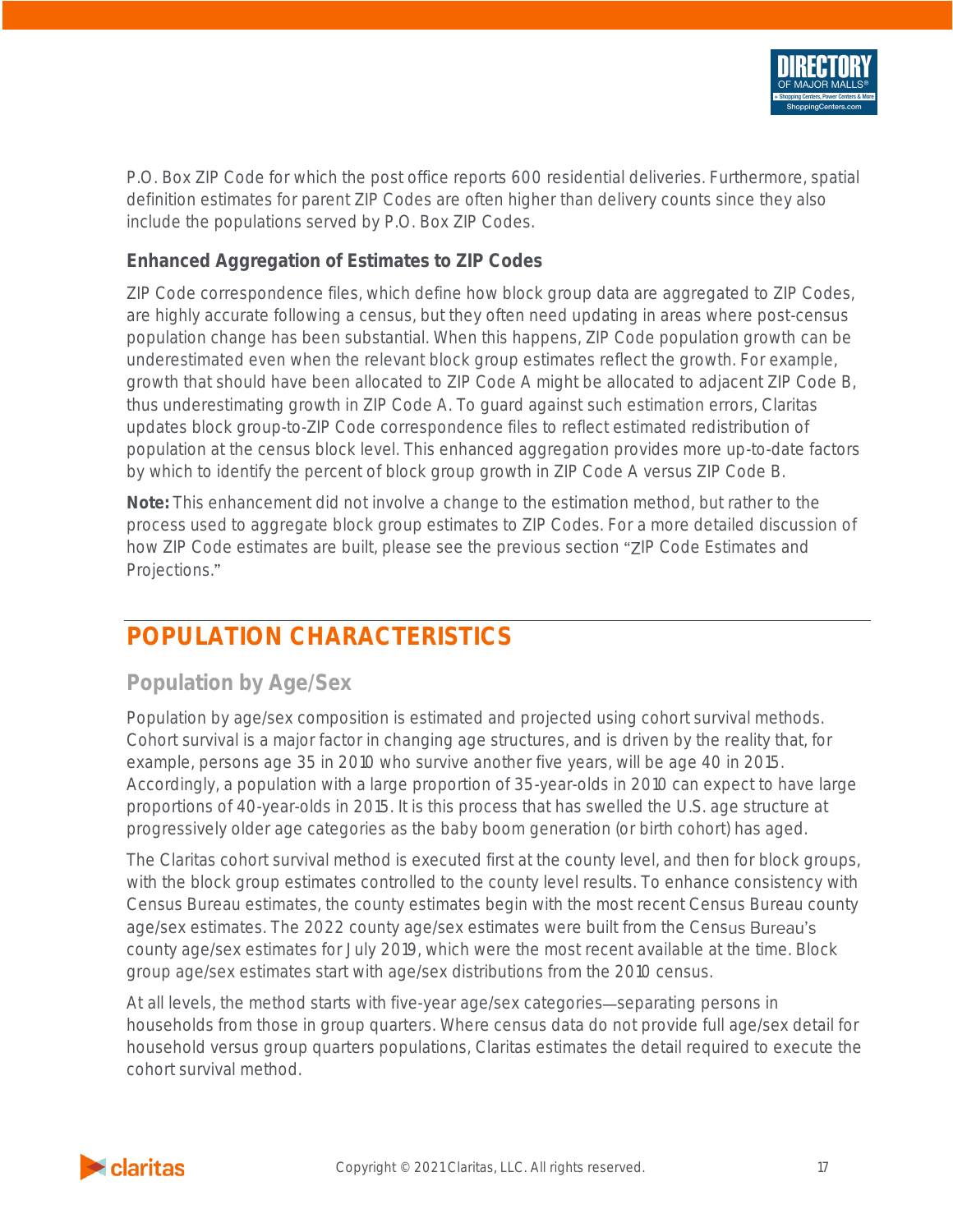

The cohort survival process is set into motion with the application of age/sex -specific five-year survival rates to the census age/sex data described above. Each round of cohort survival ages the population of each block group ahead five years. For example, the process projects the number of 30- to 34-year-olds in a block group who will survive to become 35-39 years old by 2015 (and so on for all five--year age categories). The initial survival data from Census 2010 yields projections of age/sex composition for April 2015, which is short of the January 2022 estimation date. A second application of the survival rates ages the population to April 2022, and those results are interpolated to the January 1, 2022 estimation date.

#### <span id="page-18-0"></span>**Accounting for Births**

As part of each round of cohort survival, the population less than age five is survived to age 59, so an estimate of births is required to fill the vacated 04 category. Births are estimated using the child/woman ratio—defined as the population age 0-4 divided by females age 15-44 (childbearing age).

The child/woman ratio is an indirect measure of fertility specific for each area, but more important, it is sensitive to projected changes in the number of women of childbearing age—itself a byproduct of the cohort survival process. An increase in the number of childbearing women will result in an increased number of births even if fertility rates (or child/woman ratios) remain constant. The child/woman ratios applied in the Claritas age/sex estimates and projections are derived from Census 2010 but modified slightly in some updates to increase consistency with national level Census Bureau projections of the population age 0-4.

#### <span id="page-18-1"></span>**Exceptions to Cohort Survival**

The cohort survival process is at work in all areas, but in some areas, its effects on age composition are overridden by migration. In the absence of authoritative age specific migration data for small areas, the Claritas method defaults to the assumption that the age/sex composition gained or lost through migration is similar to the area's "survived" population.

However, because of migration, the cohort survival process is often not applicable to populations living in group quarters facilities such as dormitories, military quarters, prisons, and nursing homes. These facilities have high turnover rates, resulting in age/sex compositions that tend to be stable as a reflection of the nature of the facility. For this reason, cohort survivals are applied only to the population living in households. Group quarters populations are estimated separately and their age/sex compositions held constant with those measured in the census.

Claritas also identifies segments of the household population (such as concentrations of college students in off-campus housing) for which cohort survival is not applicable. Concentrations of these "hidden group quarters" populations are identified through their distinctive imprint on small area age compositions and are similarly exempted from the cohort survival process.

#### <span id="page-18-2"></span>**Five-Year Projections**

Five-year projections of age/sex composition are produced with the same method used for the current year estimates. In the 2022 update, the 2022 estimates of population by age/sex were the

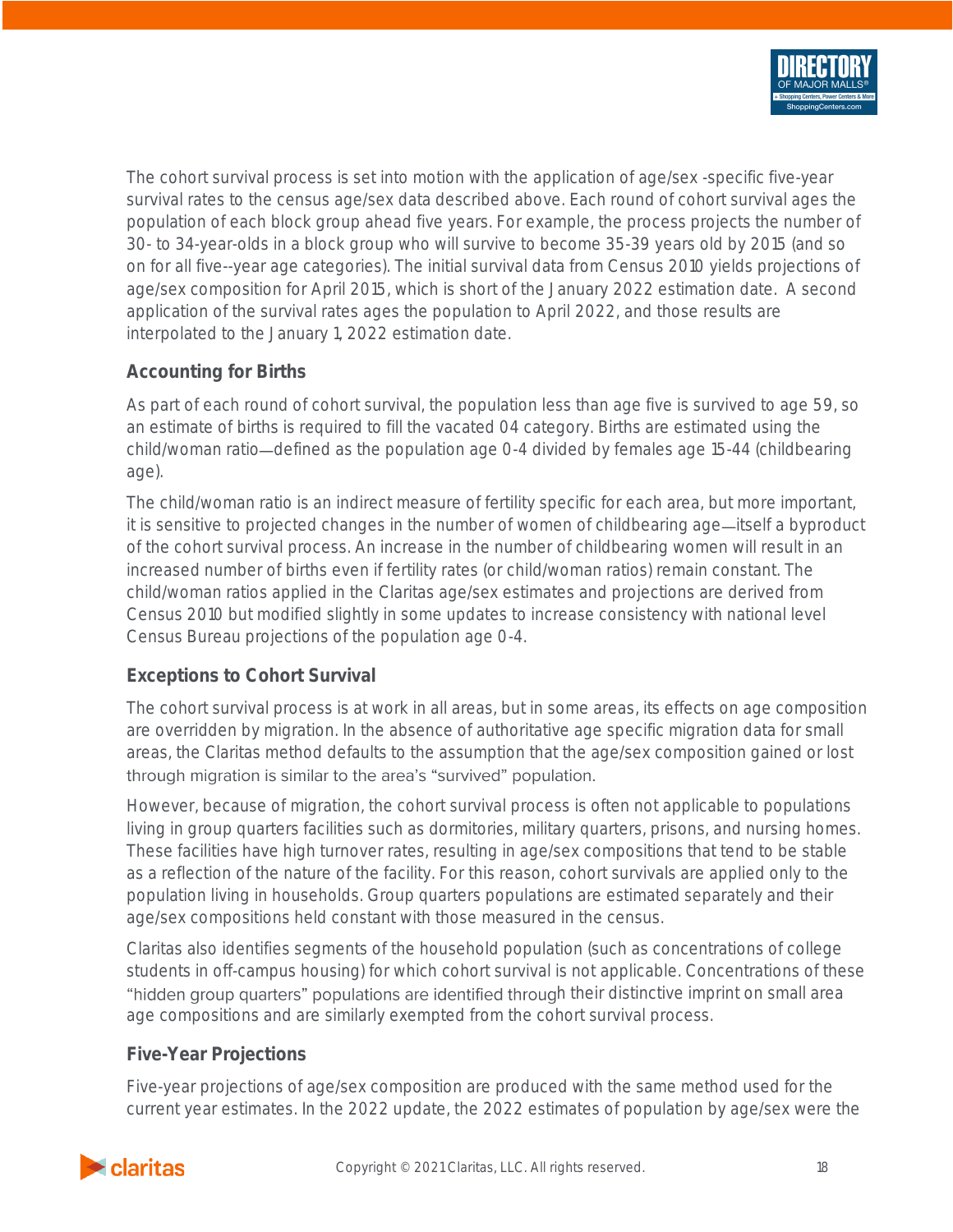

starting point for five-year survivals to 2027. As with the current year estimates, age/sex projections are produced first for counties, then for block groups, with the block group projections controlled to the county results.

# <span id="page-19-0"></span>**Population by Race and Ethnicity**

There are no universally accepted definitions of race and Hispanic ethnicity. The Census Bureau currently defines "Hispanic or Latino" as an ethnicity, not a race. Race and Hispanic ethnicity are separate census questions, so in census tabulations, persons of Hispanic ethnicity can be of any race. Hispanics are included in each race category, and the race categories alone sum to total population.

The census allows persons to mark "one or more" boxes when responding to the race question. For example, one person might mark only the box for "Black or African American," while another might mark that box and the box for "Asian." In reporting data on race, one option is to indicate the number of persons identifying with each race category and no others (race alone), while another option is to report the number of persons identifying with that race either by itself or along with other categories (race alone or in combination). Census data and Claritas estimates are reported for the "race alone" and "race alone or in combination" options.

For more information about Ethnic Classifications, see the "Additional Terminology" section.

#### <span id="page-19-1"></span>**Estimates and Projections of Race and Hispanic Ethnicity**

Beginning with the 2020 update, a national total for Hispanic ethnicity was established as the first step in the process. National estimates start with the Census Bureau's July 2019 Population Estimate and apply a proportional acceleration of growth from July 2019 to January 2022 to national totals. The proportional acceleration of growth is based on a moderation of the largest single year of annual growth between Census 2000 and 2010. The moderation rate was determined using the rebound in ACS immigration levels and other government data. Adjustments were then made to account for reduced immigration in 2020 due to the COVID-19 pandemic. Finally, one additional adjustment was made based on research from the Census Bureau which estimates there will be a net increase in Hispanics with the 2020 Census count due to changing identity/response from not-Hispanic to Hispanic between Census 2010 and Census 2020. Research published by the Census Bureau demonstrates this "fourth component" of demographic change based on changes in individual responses between the 2000 and 2010 Census. A significant net increase in the 2010 Hispanic count was observed based on individuals changing from a response of "not-Hispanic" in 2000 to "Hispanic" in 2010. We applied similar changes to the 2022 Hispanic estimate based on this "fourth component" of demographic change.

Then, starting with "race alone" tabulations, estimates and projections of population by race and Hispanic ethnicity are produced at the county level, and then for block groups, with the block group estimates and projections controlled to the county level totals. The method focuses on percent distribution of race and ethnicity, which are applied to previously established estimates and projections of total population.

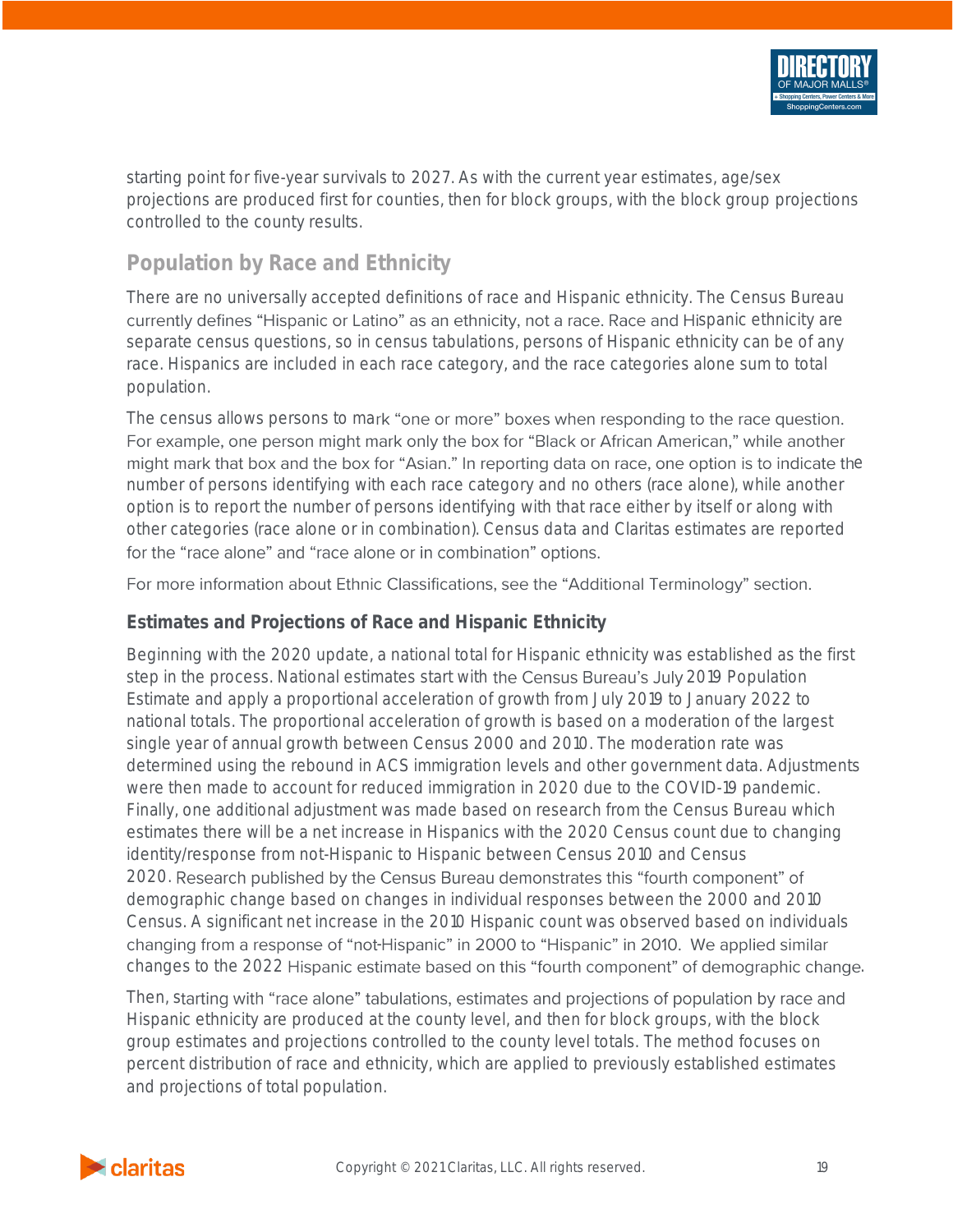

County-level estimates of race and Hispanic ethnicity are based on the Hispanic national total established above and the most recent Census Bureau estimates of population by race and ethnicity at that level. The most recent Census Bureau county race and ethnicity estimates available for the 2022 update were those for July 2019. And because the Census Bureau estimates reflect a "modified" definition of race, the method uses rates of change in these estimates as a way to estimate the 2010 census race and ethnicity data forward to the current year.

Race/ethnicity estimates for block groups are based on 2000-2010 census trends in the percent of population in each race/ethnicity category. The method focuses on the percent of population in each category, and controls to both total population for the block group and population by race and ethnicity at the county level. Effective with the 2016 Update, the block group method also examines change in race/ethnicity composition based on change in consumer database first names and surnames in the area. The names-based distributions are based on a file noting the race/ethnicity distribution of persons with specific surnames in the 2000 census applied to consumer database name/address records for two points in time. This data is also supplemented with consumer data that has been coded by our proprietary DirecTarget coding system, which uses the CultureCoding® methodology. CultureCoding applies a model based on immigration and other key factors such as first name and surname that help us distinguish origin. The trends are especially useful in identifying dramatic shifts in race/ethnic distribution.

#### <span id="page-20-0"></span>**Five-Year Projections**

Five-year projections of race/ethnicity are produced with methods similar to those used for the current year estimates—projecting the current year estimates (of percent race/ethnicity) to the five-year projection date. Again, projections are made for percent race/ethnicity distributions, and applied to previously completed projections of population. Counties are projected first, followed by block groups, with adjustments maintaining consistency between geographic levels.

#### <span id="page-20-1"></span>**All-Inclusive Race**

Estimates and projections for all-inclusive race/ethnicity (race alone or in combination) are produced as derivatives of the single classification (race alone) estimates and projections. For each race/ethnicity category, the Census 2010 ratio of all-inclusive race/single classification race is applied to the estimate or projection of single classification race—with adjustments made in some areas to provide consistency with the number of persons estimated (or projected) to be of two or more races. Because the all-inclusive estimates and projections are derived from data already adjusted to county controls, the all-inclusive estimates and projections are produced only at the block group level and summed to higher levels.

# <span id="page-20-2"></span>**Population by Age/Sex by Race/Ethnicity**

Estimates and projections also are provided for the cross-tabulation of population by age/sex by race/ethnicity. These estimates start with the completed estimates of population by age/sex and population by race/ethnicity at the block group level. Census-based seed values are adjusted to the age/sex and race/ethnicity estimates to produce estimates of the full cross-tabulation. Because

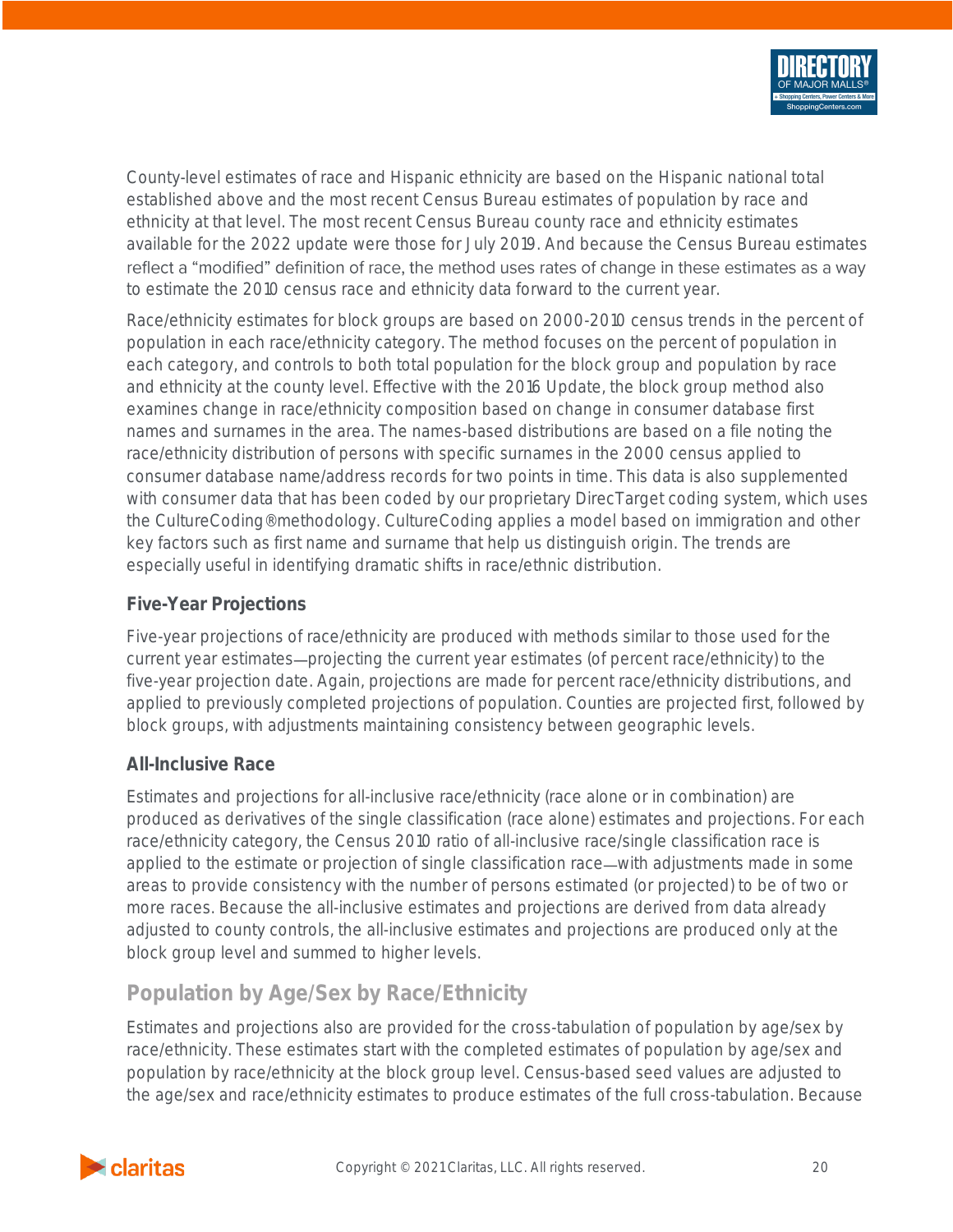

the 2010 census did not provide age/sex by race/ethnicity detail at the block group level, age/sex by race/ethnicity distributions for census tracts are used as "seed values" for component block groups. This application of Iterative Proportional Fitting (IPF) produces block group estimates consistent with estimated age/sex and race/ethnicity, as well as the statistical relationship between these characteristics observed for the census tract in Census 2010. The IPF is executed with age/sex data in the standard five-year age breaks and splits to single years of age are made as a final step.

# <span id="page-21-0"></span>**Workday Population**

Workday population computations for an area start with the daytime population formula from the Census Bureau, which takes the residential population count for an area, adds the number of workers commuting into the area, and finally subtracts the number of workers living in the area that commute to another area. This is done using population base counts, counts of businesses and employees from Infogroup, occupation and employment status population estimates, and commuter flow data from the U.S. Census Bureau. This workday population estimate is then adjusted to account for institutional group quarters population (i.e., person living in nursing homes or correctional facilities) that typically does not participate in the local economy by shopping at nearby businesses or eating at local restaurants.

# <span id="page-21-1"></span>**HOUSEHOLD CHARACTERISTICS**

#### <span id="page-21-2"></span>**Households by Income**

All Claritas income estimates are expressed in current year dollars using the money income definition reported in the American Community Survey (ACS). The estimates and projections reflect household income, which includes the income earned by all persons living in a housing unit (i.e., all household members). In contrast to the ACS, which reports income earned in the 12 months prior to ACS response, Claritas income estimates are for the calendar year relevant to each set of estimates and projections. For example, the 2022 estimates reflect 2022 income for 2022 households.

The method starts by establishing ACS "launch distributions" – the distributions from which the income estimates are built. When income was reported by the census, the launch distributions all reflected the census year, but ACS data are not that simple. Depending on its population size, an area might have only five-year ACS data, or it might have new five-year data and one-year data. Always working with the most recent "vintage" of ACS data, the Claritas method combines the multiple years of ACS data where relevant and establishes an effective launch date for the ACS data. For block groups where the ACS sample is especially small, the data also are enhanced with data from neighboring block groups in a process described in the "American Community Survey" **Enhanced Data" section.** 

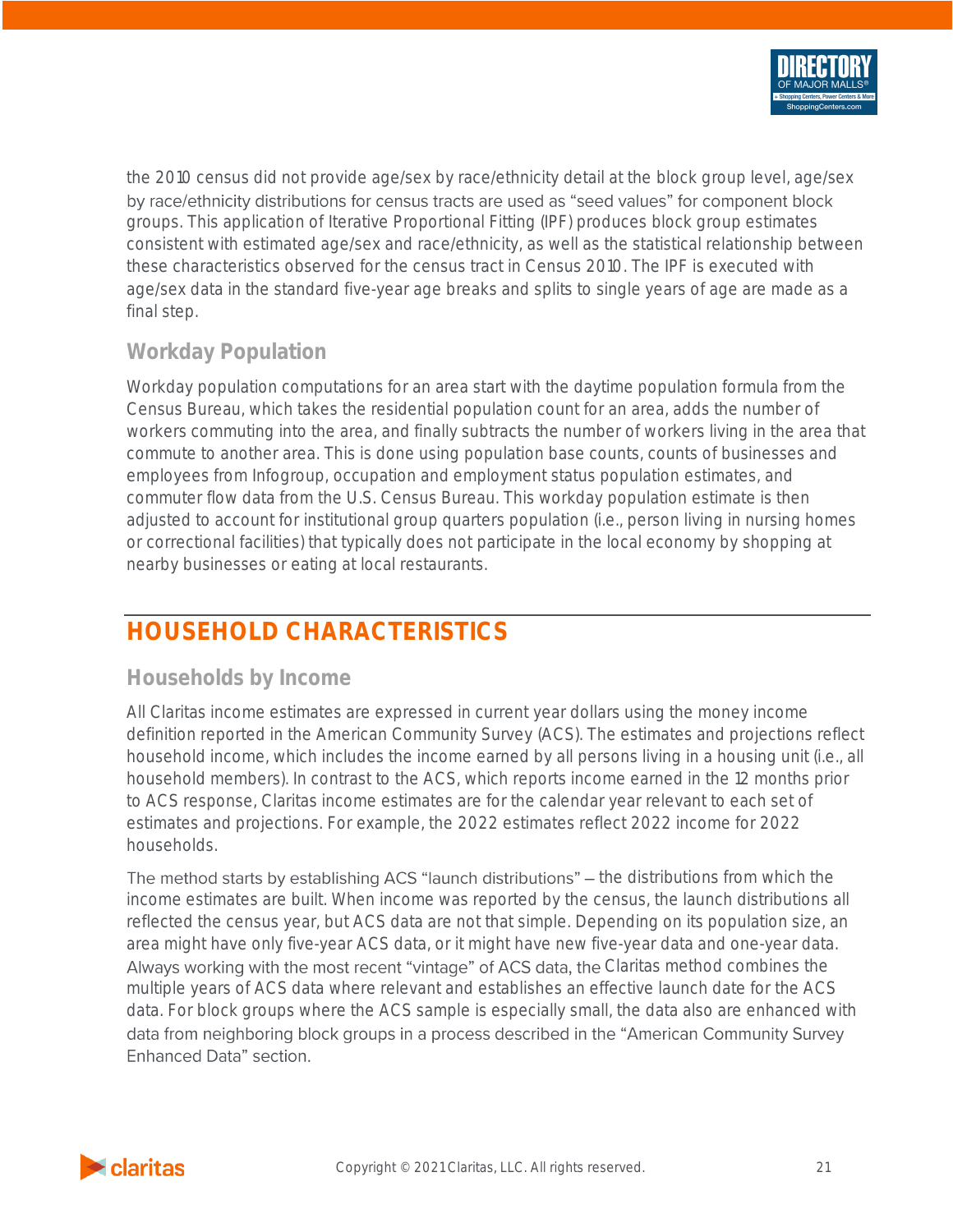

Once the ACS launch distributions are established, rates of change in median household income are estimated for each area. Based on these rates of change, the ACS income launch distributions are advanced to current (or projection) year.

Rates of change are produced first at the county level, and then for block groups. Aggregate, average, and median income numbers were derived from the resulting income distributions.

Claritas standard household income ranges extend beyond the "\$200,000 or more" category reported by the ACS, to the following income ranges:

- \$200,000 to \$249,999
- \$250,000 to \$499,999
- \$500,000 or more

The extended income categories were estimated from the ACS launch distributions, which are the starting point for the estimates and projections of income distribution. Pareto methods, which involve an assumption of exponential decay, were applied to the ACS launch distributions to estimate the number of households in each of the extended income categories. For more information about Pareto methods, see the "Additional Terminology" section.

#### <span id="page-22-0"></span>**Income Estimation Method**

Income change at the national level is estimated based on national estimates of income change from the Current Population Survey (CPS) and the ACS. The CPS provides two measures: change in median household income reflected in the Annual Social and Economic Supplement, and a timelier measure of change in median family income released each month. The final estimates reflect an average of estimates based on these sources, projected to current year to reflect recent income change.

County income rates of change are based on recent rates of change in ACS income estimates, as well as rates of change in income data from the Bureau of Economic Analysis (BEA) and Internal Revenue Service (IRS) data provided by Powerlytics and summarized by Claritas. The final estimated rates of change reflect the average of rates based on IRS, BEA, and ACS data. These rates are modified, as needed, to produce estimated county income distributions that conform with the target median income estimate at the national level.

Income change at the block group level is estimated based on recent change in ACS median income estimates, enhanced to compensate for small samples and projected to reflect the time from launch date to estimation date. And effective with the 2018 Update, income trends from IRS tax returns provided by Powerlytics also contribute to the block group rates of change. The ACS and IRS-based rates are averaged with relevant county rates to establish estimated rates of change in median income for block groups.

At both the county and block group levels, the estimated rates of income change are used to advance, or shift, the ACS launch distributions of households by income forward to current year. This procedure involves the estimation of the number of households advancing from one income category to another-based on the area's estimated rate of income change.

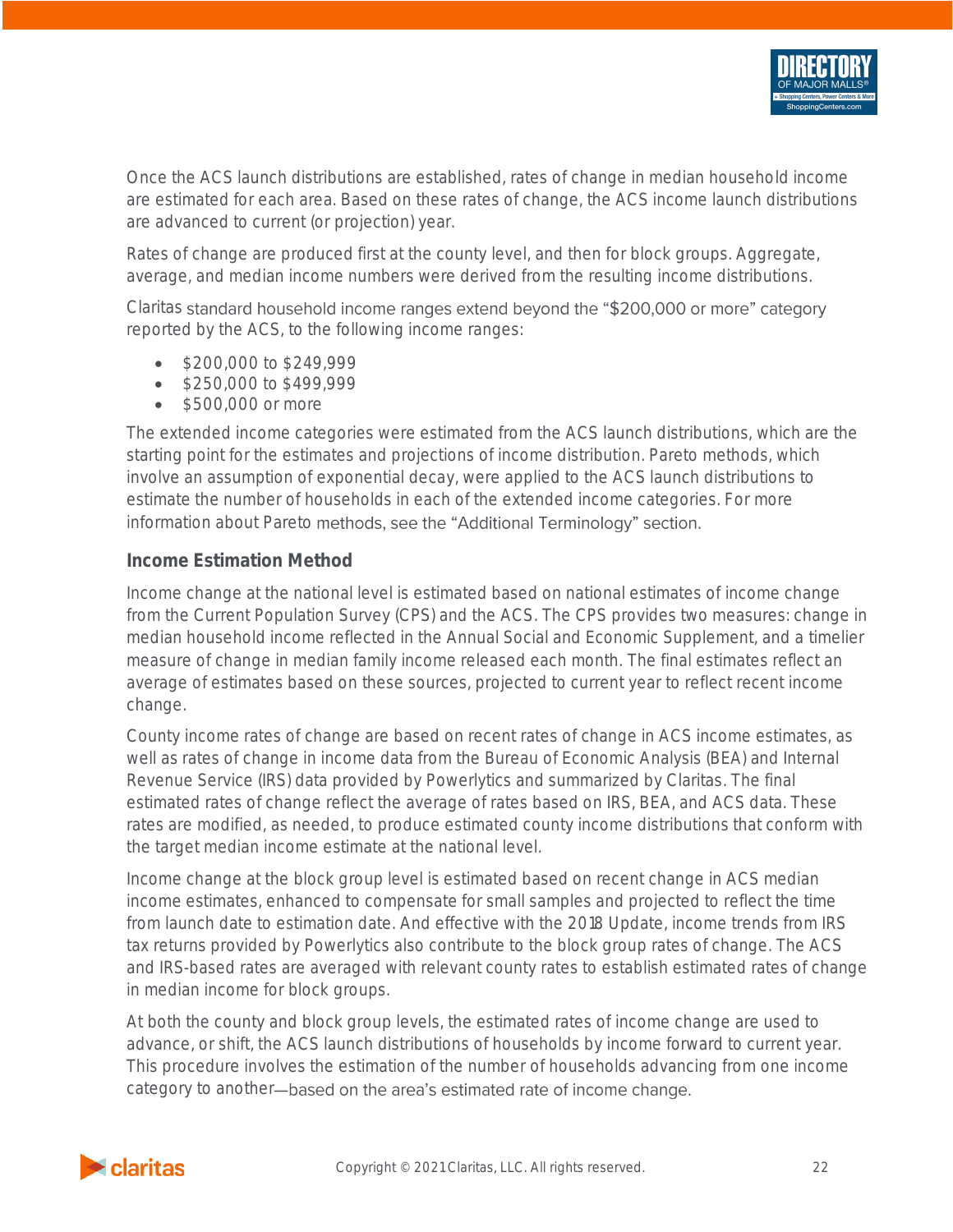

The county level distributions are estimated first, followed by the block group distributions, and the block group distributions are adjusted to conform with the final county distributions.

#### <span id="page-23-0"></span>**Five-Year Projections**

Five-year projections of income are produced with a similar process. Rates of growth or decline based on change from ACS launch medians to current year estimated median income are used to advance the current year income distributions to the five-year projection date. As with the current year estimates, the five-year projections are produced first at the county level, and then for block groups, with the block group distributions adjusted to conform with the county level results.

### <span id="page-23-1"></span>**Household Effective Buying Income**

Effective Buying Income (EBI) reflects income after taxes. Because EBI is not provided by the ACS, the estimates are computed as derivatives of household income, based on the correspondence between before tax and after-tax income identified for each state from the Census Bureau's Current Population Survey (CPS). For each state, three year combinations of CPS data identify the mean before tax income of households within the income in ranges estimated for the Claritas Demographic Update. The CPS also identifies mean income for these same households after deductions for federal income taxes, state taxes, FICA, and federal retirement payroll deductions. Where relevant, earned income credits were added to refine the measure of after-tax income.

The CPS data provides before tax to after tax income rates of change specific to households with before tax income in selected income ranges—and specific to each state. These rates of change are applied to the current year estimated and five year projected distributions of households by before tax income (the standard Claritas income estimates and projections) to estimate the movement of households to lower income ranges after deductions for taxes. The resulting distribution of households by after tax income provides the basis for computing mean, median and aggregate EBI.

Beginning with this update, property tax information is no longer available from the CPS, so it is no longer factored into EBI. Additionally, as we were reviewing the methodology to account for this change, we re-evaluated the de-taxing process and made some additional refinement to improve the data. We decided to refine our definition of after-tax income to deduct Federal Income Tax Liability and State Income Tax Liability, after all credits are taken. Prior to this change we had been using the "before all credits" versions of Federal and State Income Tax Liability. "After all credits" is the preferred definition to use as those tax credits can add to a household's disposable income.

### <span id="page-23-2"></span>**Income by Age of Householder**

The cross-tabulation of household income by age of householder is valuable because income and life cycle stage, when combined, are so strongly associated with consumer needs and behavior. The Claritas income by age updates are produced after the estimates of population by age and households by income have been completed. The data constitutes a 128-cell table defined by 16 categories of household income and 8 categories of householder age. The row and column totals from these tables (the income and age totals) are commonly referred to as the marginal totals.

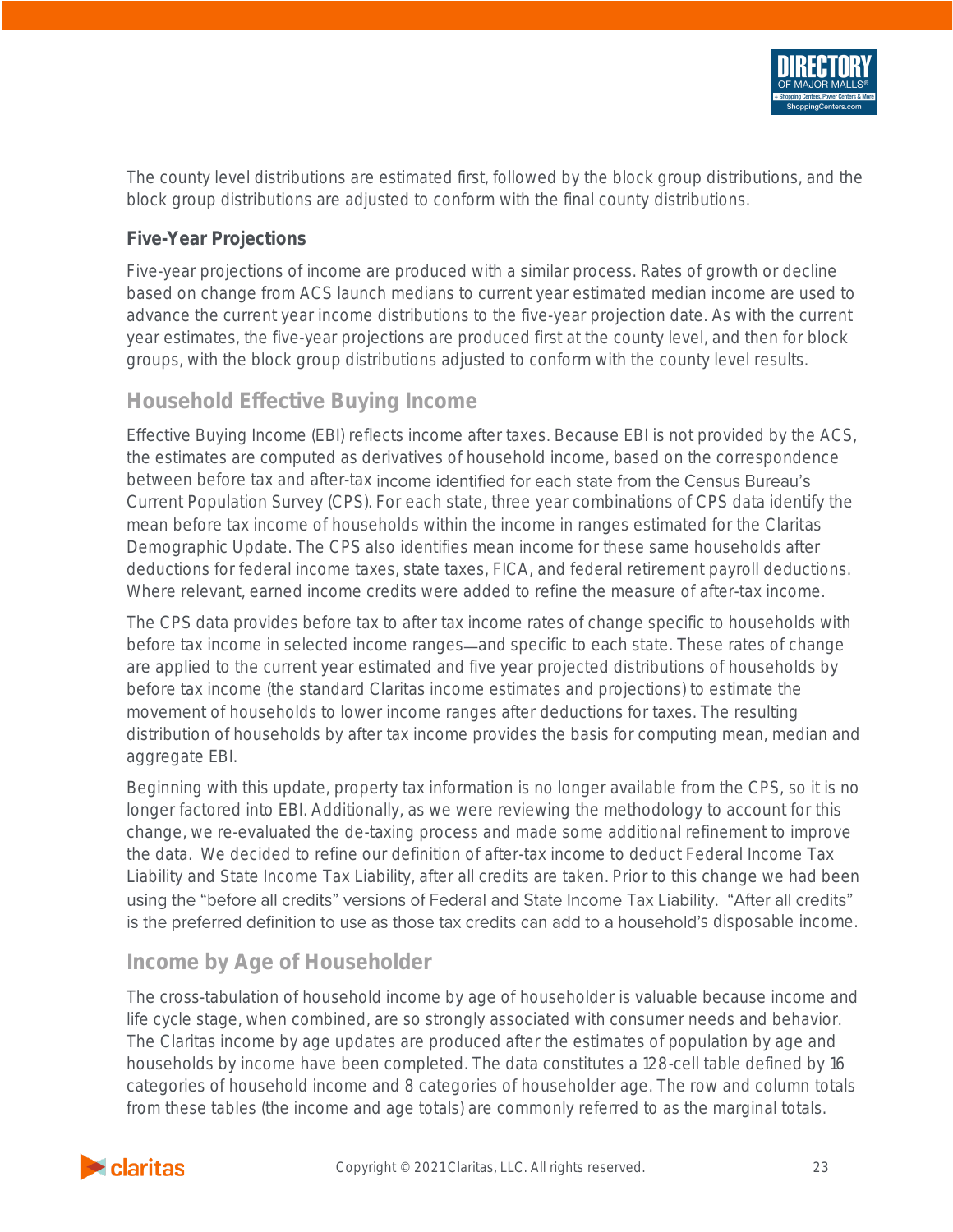

The estimates of households by income serve as the income marginals, but population by age estimates must be converted to householder by age for use as the age marginals. For each area estimated, 2010 census data is used to determine ages specific headship rates, or the percent of persons in specific age categories who are householders. These headship rates are then applied to estimated population by age to produce estimated householders by age. A final adjustment to total households provides consistency with that critical base count.

With the income and age (row and column) marginal totals estimated, the final step is to estimate the full cross-tabulation of income by age of householder. In other words, values must be determined for each of the 128 income by age categories, or cells. Block group level income by age cell values from the most recent ACS provide the initial input (or seed values). Because the ACS provides only four categories of householders by age, CPS separation factors are applied to expand to the eight age-of-householder categories in the estimated table. The ACS distributions also are enhanced in block groups with small numbers of ACS responses.

Within each age category, ACS income distributions are advanced to reflect the block group's (previously) estimated rate of income growth. This adjustment expresses ACS income by age distribution in current dollar values. The resulting table is then adjusted to conform with both the income and age of householder totals estimated for current year. These adjustments are accomplished through Iterative Proportional Fitting, which adjusts the ACS table to conform simultaneously with the household income and householder by age estimates, while preserving the block group specific statistical relationship between income and age reflected in ACS income by age data.

Five-year projections are produced using similar methods. Projected households by income serve as the income marginal totals, and Census 2010 headship rates again are used to convert projected population by age to projected householders by age. The income by age table is then advanced to projection year dollar values, and iteratively adjusted to the projected income and age marginal totals.

# <span id="page-24-0"></span>**Income by Race and Ethnicity of Householder**

Estimates and projections of households by the race and ethnicity of the householder are produced by applying the estimated/projected rates of change in income for each area to the income distribution for each race/ethnicity group in the area. The rates of change are used to project each distribution forward to the current (or projected) year, and the resulting distributions are adjusted to conform with the householder by race/ethnicity estimates and projections described below.

# <span id="page-24-1"></span>**Householders by Race and Ethnicity**

Estimates and projections of householders by (single assignment) race and Hispanic ethnicity are based on the estimates and projections of population by race/ethnicity.

For each block group, the Census 2010 ratio of householders by race/ethnicity to population by race/ethnicity is identified and applied to the current year estimate of population by race/ethnicity.

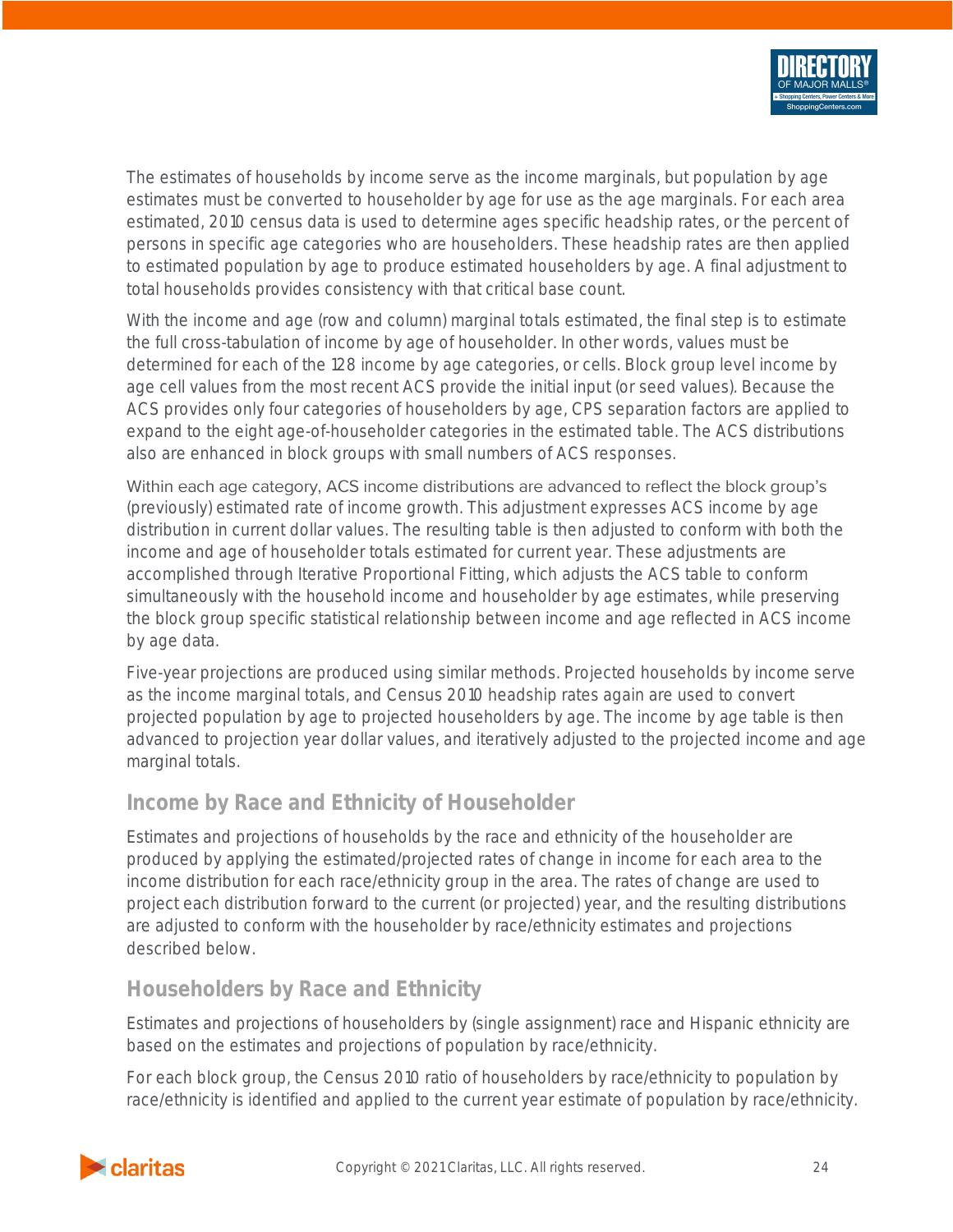

This ratio indicates the percent of persons in each race/ethnicity category who were householders in Census 2010. The final ratio is modified somewhat through the adjustment of householders by race to total households for each area, and it is the final current year ratio that is applied to the five year projections.

### <span id="page-25-0"></span>**Households by Size**

Working at the block group level, estimates of households by size (number of persons) are produced for the following categories:

- 1 person
- 2 persons
- 3 persons
- 4 persons
- 5 persons
- 6 persons
- 7 or more persons

The distribution of households by size from Census 2010 serves as the base from which the current year estimates are derived. The 2010 distribution is advanced to current year based on estimated change in persons per household (average household size). Iterative Proportional Fitting (IPF) is then used to provide consistency with estimated household totals and average household size.

Projections of households by size are based on the Census 2010 and current year estimated distribution of households by size. The current year distribution is shifted to reflect the growth or decline in average household size during the projection interval. IPF is then used to provide consistency with projected household totals and average household size.

### <span id="page-25-1"></span>**Households by Year Moved into Unit**

Survival probabilities for "Year Moved In" are computed from 2016 - 2019 one-year ACS data (in this case reflecting the loss of residents of specific lengths of residence). These national level probabilities are applied to the most recent ACS distribution of households by "Year Moved In" to establish estimated and projected distributions. Households in excess of those surviving (staying in place) to longer lengths of residence are estimated to have moved in during the most recent time period launch date. Thus, areas with rapid household growth will show the greatest concentrations of new movers.

The method is executed at the block group level and summed to larger areas.

# <span id="page-25-2"></span>**HOUSING UNIT CHARACTERISTICS**

# <span id="page-25-3"></span>**Housing Value**

Housing value (often referred to as home value) is estimated and projected for all owner-occupiedhousing units, and is based on the ACS measure, which reflects census respondents' estimates of

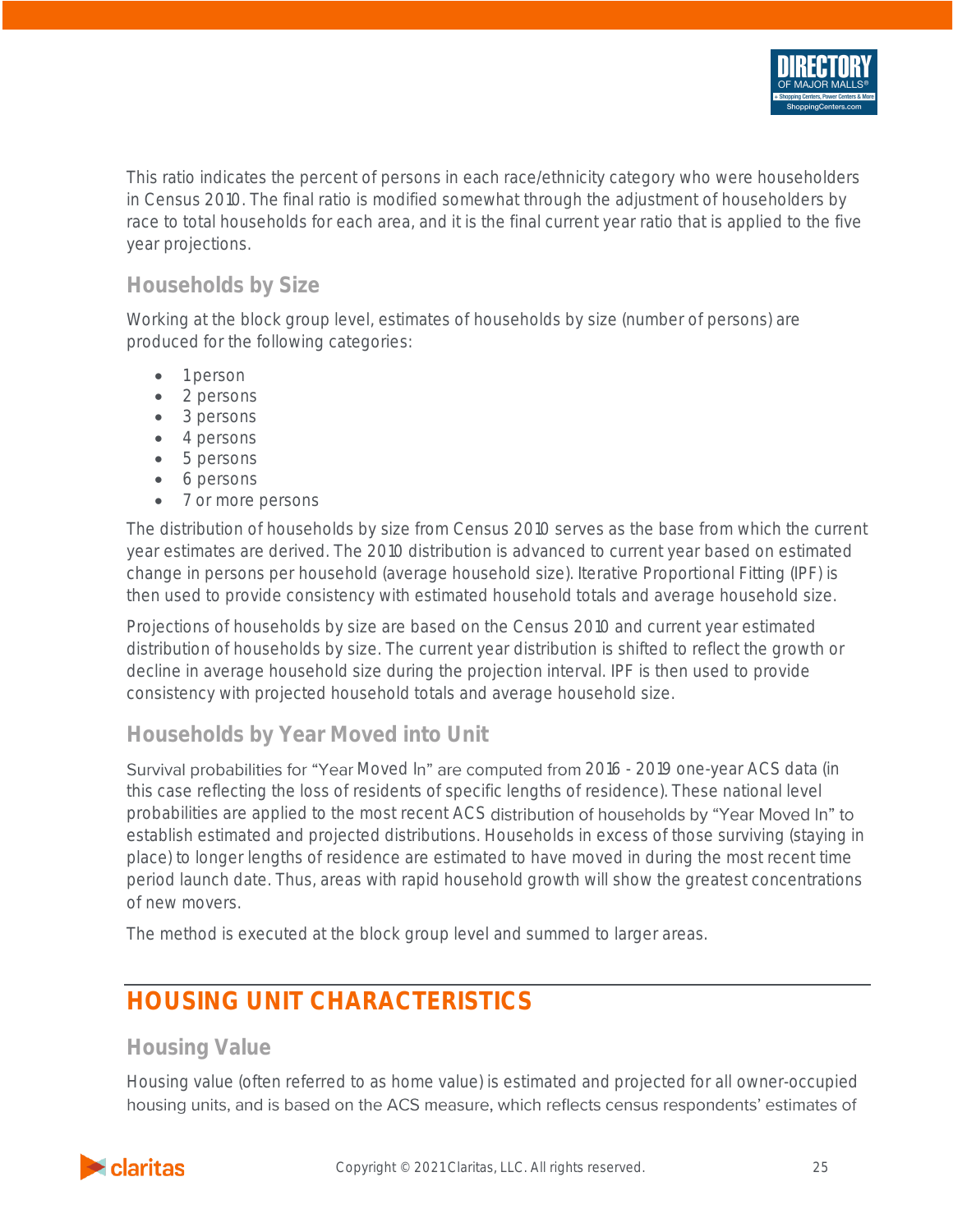

how much their dwellings would sell for, or the asking price of units currently for sale. Median value is estimated and projected, as is the distribution of units among the 26 categories of value reported by the ACS.

The total number of owner-occupied housing units is estimated by applying Census 2010 ownership percentages to the completed estimate of total occupied housing units for all block groups. The results are adjusted to county level census-based estimates of owner and renteroccupied housing.

Housing value estimates are produced first at county level (with adjustments to the national estimate of median value), and next at block group level, with the block group results adjusted to conform with the county level estimates.

The basic rate of change in value is estimated first and is used to advance the ACS launch distribution of units by value to reflect this rate of change. At the national level, the rate of change in home value is estimated based on change in the House Price Index data from the Federal Housing Finance Agency (FHFA), existing home sales and median sales price data from the National Association of Realtors (NAR), as well as home value estimates from the ACS.

County rates of change in home value are derived from two sources at the metropolitan area level. The first is data indicating the change in median sales price from the NAR. Changes in sales price reflect only units sold during the time in question but are strongly associated with overall change in home value. The second source is change in the FHFA House Price Index. The ACS contributes trends in median home value directly at the county level.

Housing value change at the block group level is estimated based on recent change in ACS median value estimates, enhanced to compensate for small samples, and projected to reflect the time from launch date to estimation date. Until post-census trends from consumer database estimates are once again available, the ACS-based rates are averaged with relevant county rates to establish estimated rates of change in median value for block groups.

### <span id="page-26-0"></span>**Five-Year Projections**

Five-year projections of value are based on rates of change derived from change in median value from ACS launch data to the current year estimate.

For each area, the estimated rate of change is used to advance the current year estimated distribution to the five-year projection date. Projections are produced first at county level (with rates adjusted to improve consistency with the national median value projection), then at block group level, with the block group results adjusted to conform with the county level estimates.

# <span id="page-26-1"></span>**Contract Rent**

Contract rent is estimated and projected for all renter-occupied housing units, and is based on the ACS measure, which reflects the monthly rent agreed to or contracted for. Median rent is estimated and projected, as is the distribution of units among the 25 categories of rent reported by the ACS.

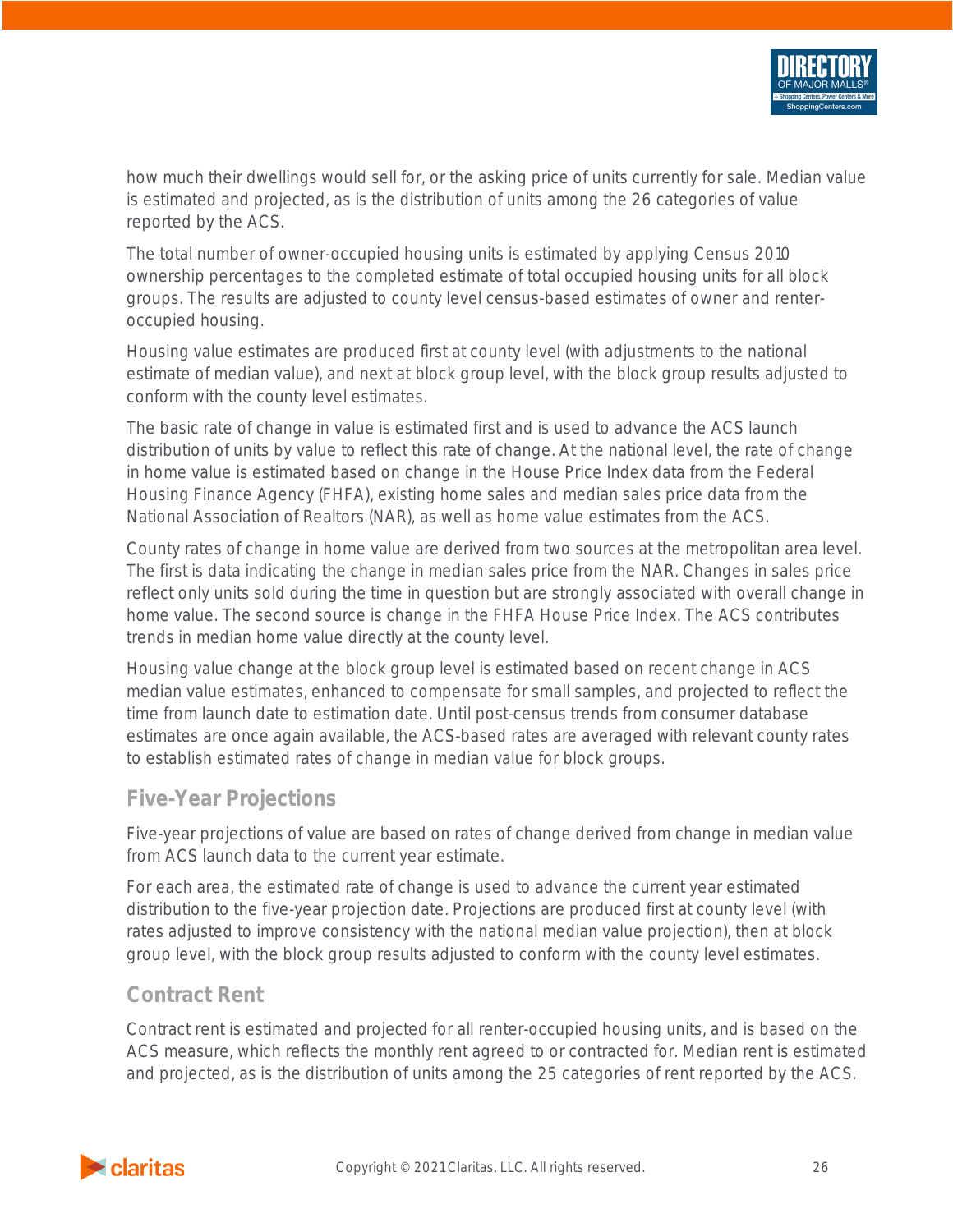

Units that are renter-occupied without payment of rent are classified as "No cash rent", and these units are not considered when calculating the median.

The total number of renter-occupied housing units is estimated by applying Census 2010 ownership percentages to the completed estimate of total occupied housing units for all block groups. The results are adjusted to county level census-based estimates of owner and renteroccupied housing.

Rent estimates are produced first at county level (with adjustments for consistency with the national estimate of median rent), and next at block group level, with the block group results adjusted to conform with the county level estimates.

The basic rate of change in rent is estimated first and is used to advance the ACS launch distribution of units by rent to reflect this rate of change. At the national level, the rate of change in rent is estimated based on trends in ACS estimates. County rates of change in rent are derived from trends in ACS rent data, and trends in the Department of Housing and Urban Development's Fair Market Rent data.

Rates of change at the block group level are estimated based on recent change in ACS median rent estimates, enhanced to compensate for small samples and projected to reflect the time from launch date to estimation date. The block group rates also are averaged with relevant county rates to enhance consistency with market trends.

### <span id="page-27-0"></span>**Five-Year Projections**

Five-year projections of contract rent are based on rates of change derived from change in rent from ACS launch data to the current year estimate.

For each area, the estimated rate of change is used to advance the current year estimated distribution to the five-year projection date. Projections are produced first at county level (with rates adjusted to improve consistency with the national median rent projection), then at block group level, with the block group results adjusted to conform with the county level estimates.

### <span id="page-27-1"></span>**Housing Units by Year Built**

Estimates and projections of housing units by year built start with the most recent ACS launch distributions. These distributions are advanced to current year (and five-year) targets based on housing loss patterns exhibited between ACS 2010 and ACS 2013 data. For example, the number of units built between 1960 and 1969 surviving in 2013 is lower than the number of such units surviving in 2010 and suggests a survival probability for units of that age. The method establishes a set of such probabilities at the national level and applies them to ACS launch housing data to generate the current year estimates and five-year projections. In most areas, surviving units are fewer than total units (estimated separately), and the excess units are assigned to the most recent year built period. Thus, areas with rapid housing growth will show the greatest concentrations of new housing.

The method is executed at the block group level, with results summed to higher geographic levels.

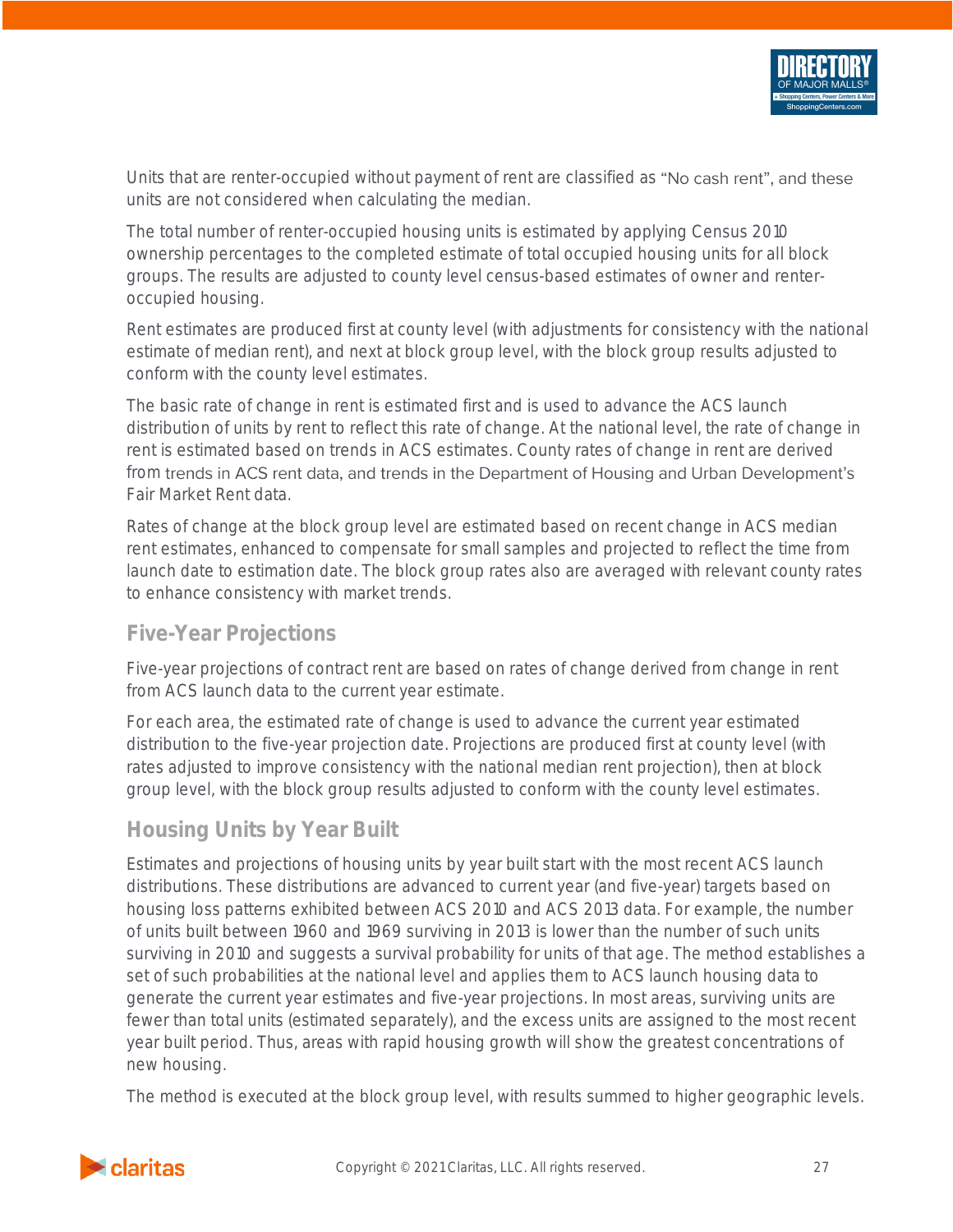# <span id="page-28-0"></span>**SF1 ENHANCED DATA**

SF1 refers to summary file 1 from the 2010 Census. SF1 is an excellent source of data for small area estimates because it represents a full count as opposed to a sample survey. In some cases, SF1 also has greater geographic granularity than the ACS. For the following items, SF1 data is projected forward using other sources, including names-based consumer files for Hispanic population by specific origin.

- Hispanic population by specific origin\*
- Households by household size, household type, and presence of own children
- Households by presence of persons under 18 years and household type
- Vacant housing units by vacancy status

\*Please note that if you are using AMDS, the Hispanic origin counts will be different from Pop-Facts products. The methodology used in AMDS is more heavily influenced by DirecTarget coded consumer list data.

# <span id="page-28-1"></span>**AMERICAN COMMUNITY SURVEY ENHANCED DATA**

For characteristics no longer available as part of the decennial census, or where SF1 data had other limitations, estimates and projections are based on ACS data at the block group level. These items formerly reflected static block group level decennial census data ratio-adjusted to current year base counts, but now they benefit from annual ACS estimates with controls at county level – thus giving them an important element of update.

For block groups where the ACS sample is small (and ACS data is at risk of substantial error), Claritas produces enhanced distributions. The enhanced distribution blends the ACS distribution for the block group in question with the distribution of neighboring block groups - thus drawing from a larger number of ACS responses.

Note that this approach to enhancing ACS block group data is also applied to ACS data contributing to estimates including household income, housing value, and rent.

The list of ratio-adjusted ACS data items is as follows. Note that a few, such as Hispanic population age 5+ by ability to speak English, have ACS data only at tract level, and thus are not eligible for the block group based ACS enhancements.

- Asian population by detailed single race\*
- Persons by ancestry
- Households by type
- Persons 5+ by language spoken at home
- Population by age, language, and ability to speak English
- Hispanic population age 5+ by ability to speak English
- Persons 15+ by sex and marital status
- Working population 16+ by means of transportation to work
- Working population 16+ by travel time to work

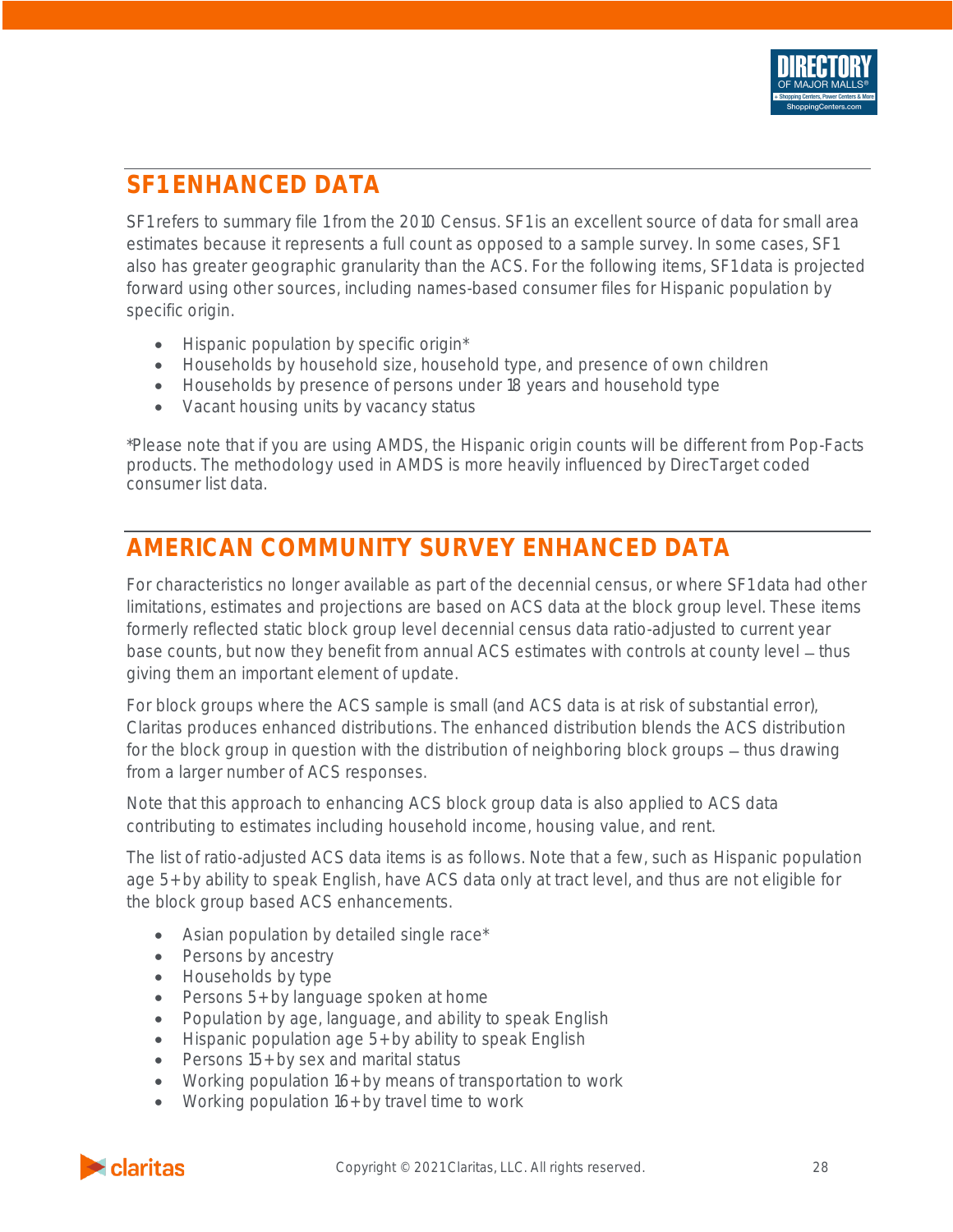

- Population 25+ by educational attainment
- Hispanic or Latino population 25+ by educational attainment
- Population 3+ by type of school and enrollment level
- Persons 16+ by sex and employment status
- Employed civilian population 16+ by industry
- Employed civilian population 16+ by occupation
- Employed civilian population 16+ by class of worker
- Families by poverty status, family type, and presence of related children under age 18
- Housing units by units in structure
- Households by tenure, ethnicity and race
- Owner-occupied housing units by mortgage status
- Occupied housing units by tenure and vehicles available

\* Please note that if you are using AMDS, the Asian population by detailed single race (labeled as East and South Asian ancestry) counts will be different from Pop-Facts products. The methodology used in AMDS is more heavily influenced by DirecTarget coded consumer list data.

With the implementation of the ACS-Enhanced data development method, there may be situations where data values from independently built ACS-Enhanced tables are not consistent with each other. Because these tables are built independently of each other, the inconsistencies inherent in the independent Census ACS tables are occasionally propagated within our demographic updates. For example, for persons 16+ by sex and employment status, the ACS only has data available at the tract level. However, categories for employed civilian population 16+ have data available at the block group level, which is preferred for its more granular detail. Therefore, data from these categories is inconsistent with similar data from persons 16+ by sex and employment status. Differences are also present in language and ancestry/origin related data. For example, there are some areas where the number of people speaking Spanish at home outnumbers the Hispanic population.

# <span id="page-29-0"></span>**ADDITIONAL TERMINOLOGY**

### <span id="page-29-1"></span>**2000 Census Data**

Claritas products continue to provide data from the 2000 census, but the 2000 data have been converted to 2010 census geography. The 2000 census was the last to provide long form data data now provided by the ACS. Because the 2000 long form data (from SF3) are weighted sample data, their population and household totals often differ by modest amounts from the complete count totals reported by SF1. For example, a census tract with 1,200 SF1 households might have SF3 tables summing to 1,206 or 1,197 households. Differences of this type also are observed in the 2000 census data converted to 2010 geography.

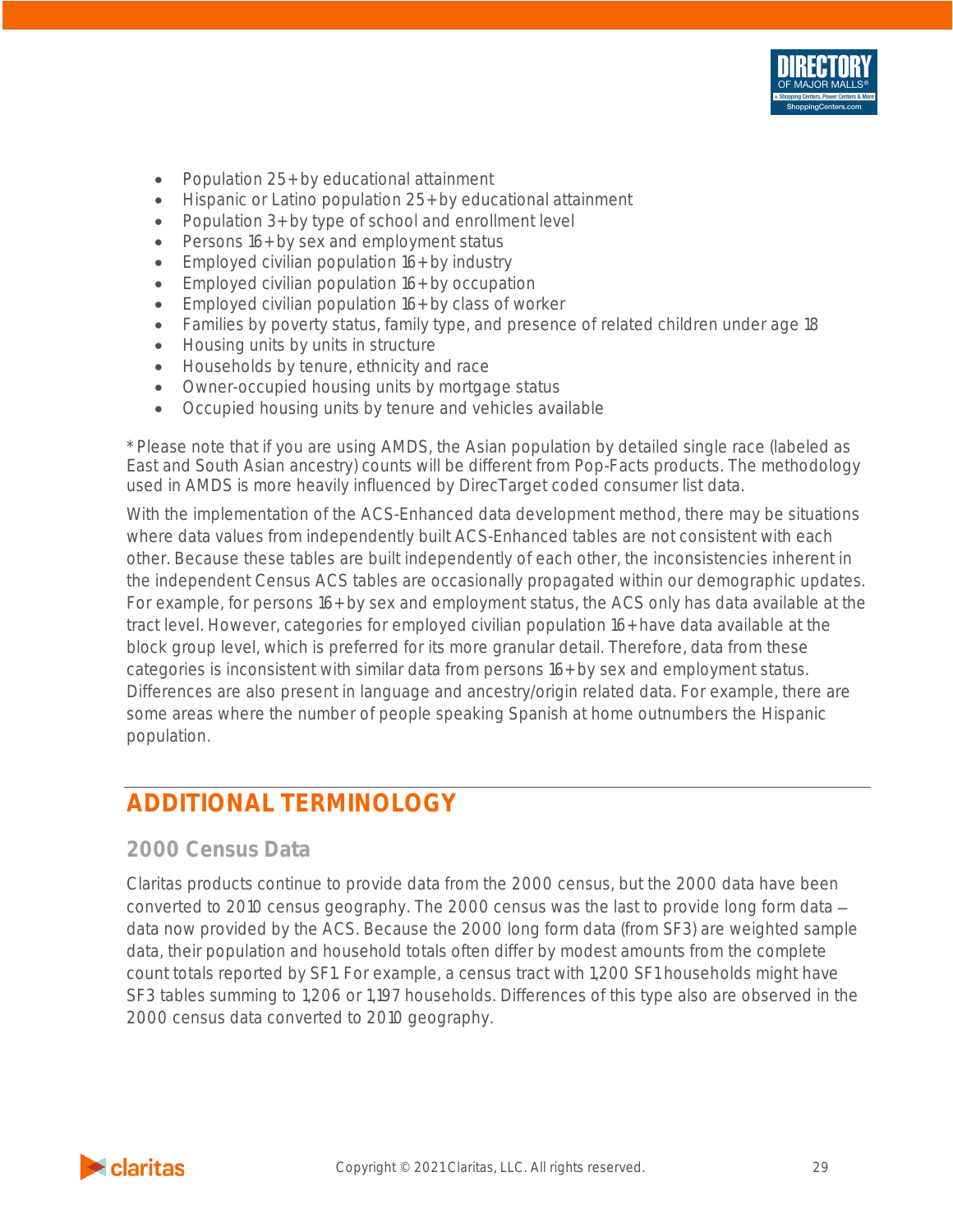# <span id="page-30-0"></span>**Adjustment Techniques**

The adjustment process is essential to the production of estimates that use input data at various geographic levels and are consistent across all levels of geography. The Claritas updates are geographically consistent, meaning that for each data item, block group data always sums to tract totals, which always sums in turn to county, state, and national totals. Adjustment techniques also assure that characteristic distributions sum to base count totals (e.g., households by income always sums to total households). The simultaneous adjustment of characteristics to higher level control totals and to total persons or households within each smaller area is achieved with Iterative Proportional Fitting (IPF). The basic techniques are described below.

#### <span id="page-30-1"></span>**Ratio Adjustment**

Ratio adjustment is used to bring small area data into conformity with large area totals. For example, if preliminary block group population estimates sum to a tract total of 552, but the independent tract estimate is 561, the preliminary block group estimates are adjusted upward by 1.63% (561/552) to achieve the target tract total. Similar adjustments are made to bring preliminary distributions (such as age and race) into conformity with population totals for each geographic unit.

#### <span id="page-30-2"></span>**Iterative Proportional Fitting**

Iterative Proportional Fitting (IPF) methods are an elaborate form of ratio adjustment and are used when estimates must be adjusted to conform simultaneously to two sets of marginal control totals—often referred to as the dimensions of a two dimensional table. Income by age of householder is a good example. The estimates must sum to both households by income and householders by age.

IPF methods begin with a table with target row and column totals, referred to as the row and column marginal totals. For example, one might have 12 categories of households by income as the row totals and 11 categories of householders by age as the column totals established for a 132 cell (12 by 11) table. The objective is to produce estimates for the table's 132 cells that sum to both the row and column marginals.

The execution of IPF methods requires initial or seed cell values. In the case of income by age of householder, seed values are obtained from the census. This matrix of cell values reflects an intricate set of probabilities defining the relationship between income and age—as measured for the specific geography in the census. However, these census figures sum to neither estimated households by income nor estimated householders by age.

IPF achieves this conformity through a series of ratio adjustments to the row and column marginal totals. Each round (or iteration) of row and column adjustments brings the seed values closer to conformity with the marginal totals. The number of iterations required varies by area, but the values eventually converge on a result that sums, within rounding error, to the marginal totals. The resulting estimates not only sum to the desired marginal totals but preserve the statistical relationship between the two variables (income and age) measured for the area by the census.

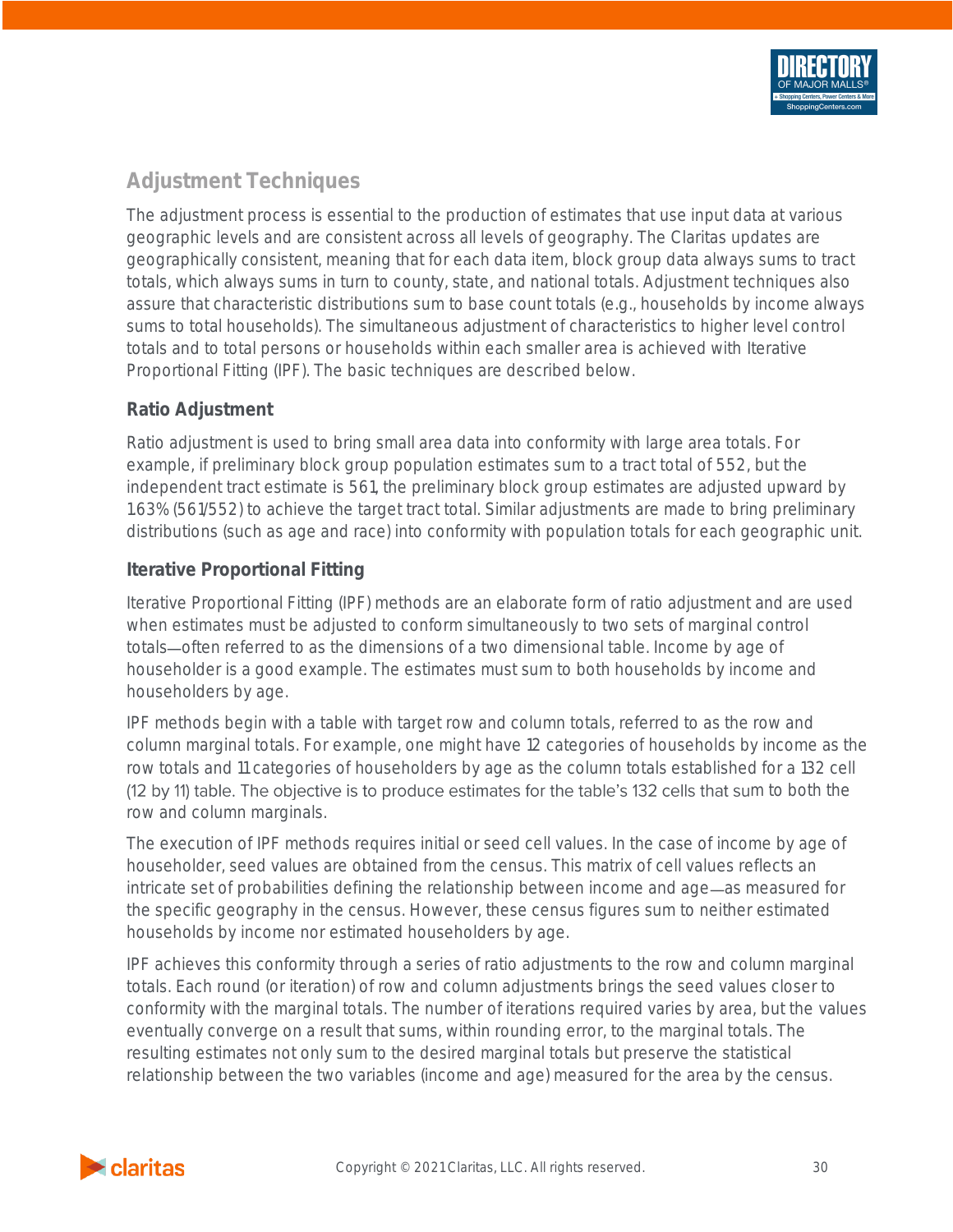#### <span id="page-31-0"></span>**Ethnic Classifications**

The race definitions used by Census 2010 and Claritas estimates include the following basic categories:

- White
- Black or African American
- American Indian and Alaska Native
- Asian
- Native Hawaiian and Other Pacific Islander
- Some other race

However, because the current race standards permit respondents to mark *one or more* race categories, there are actually 63 categories—the six basic races plus 57 possible combinations of two or more races. When cross tabulated by Hispanic/non-Hispanic, there are 126 race by Hispanic categories.

Short of presenting data for all 63 race categories, there are two basic tabulation options—single classification and all inclusive.

#### <span id="page-31-1"></span>**Single Classification**

The single classification option includes the following categories:

- White alone
- Black or African American alone
- American Indian and Alaska Native alone
- Asian alone
- Native Hawaiian and Other Pacific Islander alone
- Some other race alone
- Two or more races

This option identifies the number of persons marking each race category by itself, and then provides a seventh category identifying the number marking two or more races. The tabulation is similar to those used prior to Census 2000, and sums to total population. However, it provides no information about the race of persons in the "two or more" category, so it is not possible to determine the total number of persons identifying with a given race.

#### <span id="page-31-2"></span>**All-inclusive Classification**

The total number of persons marking a given race category is revealed by the following all inclusive categories:

- White alone or in combination
- Black or African American alone or in combination
- American Indian and Alaska Native alone or in combination
- Asian alone or in combination
- Native Hawaiian and Other Pacific Islander alone or in combination
- Some other race alone or in combination

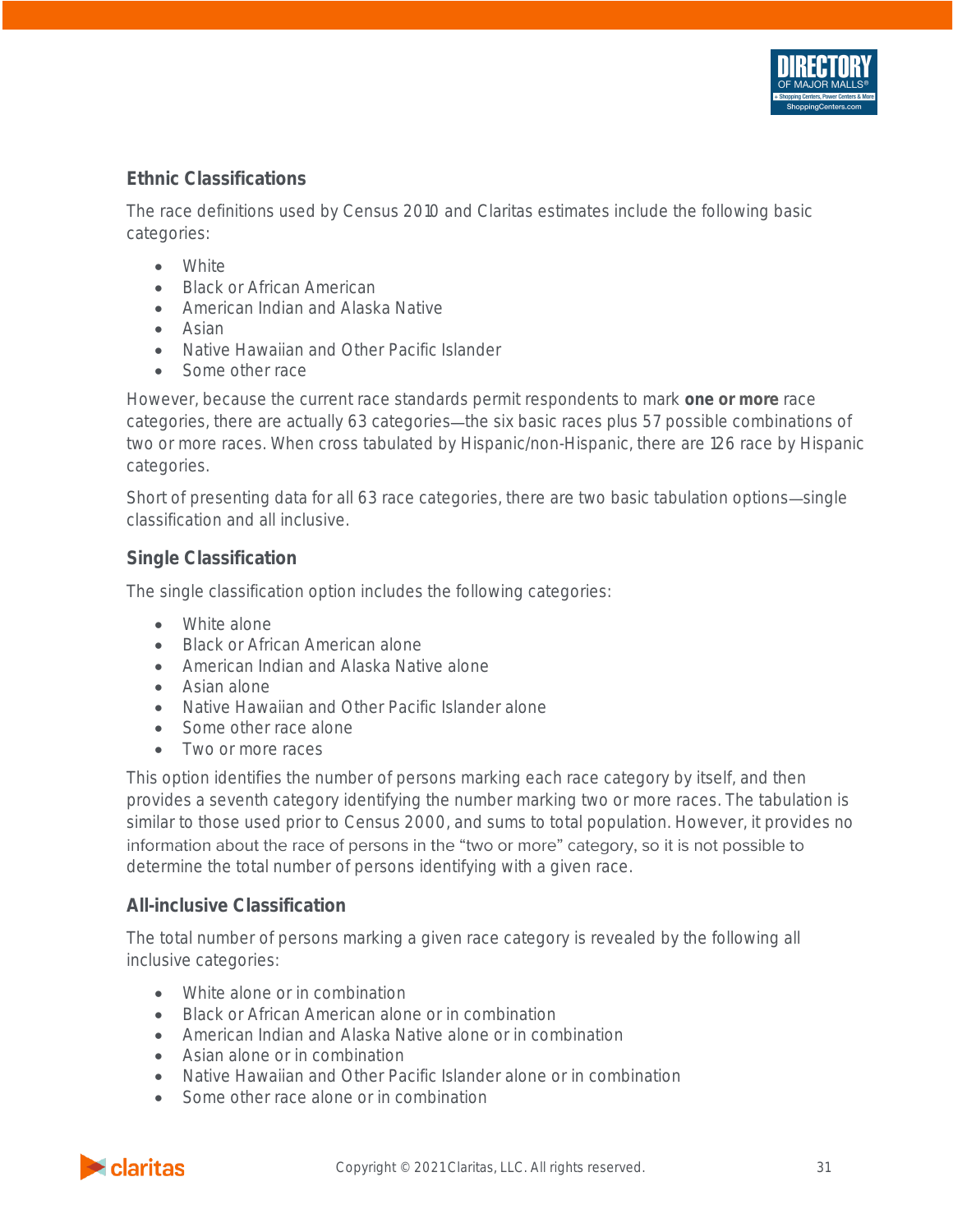

This option identifies the total number of persons marking each race category—either by itself or as part of a combination of two or more races. However, because persons marking two or more races are counted two or more times, the table sums to totals larger than total population.

#### <span id="page-32-0"></span>**Extended Income and Pareto Interpolation**

Income tabulations from the ACS top out at the "\$200,000 or more" category. However, higher income breaks are important in affluent areas, so Claritas has extended ACS income distributions to include categories of "\$200,000 to \$249,999", "\$250,000 to \$499,999" and "\$500,000 and over."

Vilfredo Pareto (1848-1923) is credited for creating a method used to approximate the upper end of an income distribution. Pareto's distribution is an exponential decay curve. The Pareto distribution is typically used to extend income ranges for very large areas, such as whole countries, where income distributions are smooth. The application of Pareto methods for small areas, where distributions can be irregular, requires some care.

The Pareto extensions are applied to the ACS income data. Estimated and projected income for the extended categories was produced with standard methods applied to the extended ACS data.

#### <span id="page-32-1"></span>**Inflation and Income**

A common question is how the effect of inflation is accounted for in the Claritas income estimates. Inflation, as commonly measured by the Consumer Price Index, reflects changing prices, and a corresponding change in the value of a dollar. For example, items that would have cost \$100 in 1983, would have cost about \$147 by 1993-a 47% inflation in prices. Thus, \$100 was not the same in 1993 as it was in 1983.

Inflation is not a measure of income change, but the two are related. Some income sources (such as Social Security and some union contracts) are indexed by inflation, and workers typically require and demand more pay to cover the increased costs of living. Although income tends to follow inflation, it does not move at the same rate. There are periods when income growth outpaces inflation, and periods when it lags behind. These income changes relative to inflation are referred to as real income growth.

The Claritas income estimates and projections are expressed in current dollar values, which reflect how many dollars are being received at the relevant year. As such, they reflect both real income growth (or decline) and the change due to the effect of inflation. Rather than estimating the effects separately, Claritas measures the combined or net effect through input sources (such as the Bureau of Economic Analysis income estimates, IRS income data, and ACS income estimates), all of which reflect income change in current dollars. The inflation effect in these data sources is implicitly incorporated into the Claritas estimates. Note that accounting for inflation in this manner is different from controlling for inflation, which requires removing the effect of inflation, to produce estimates in constant dollar values.